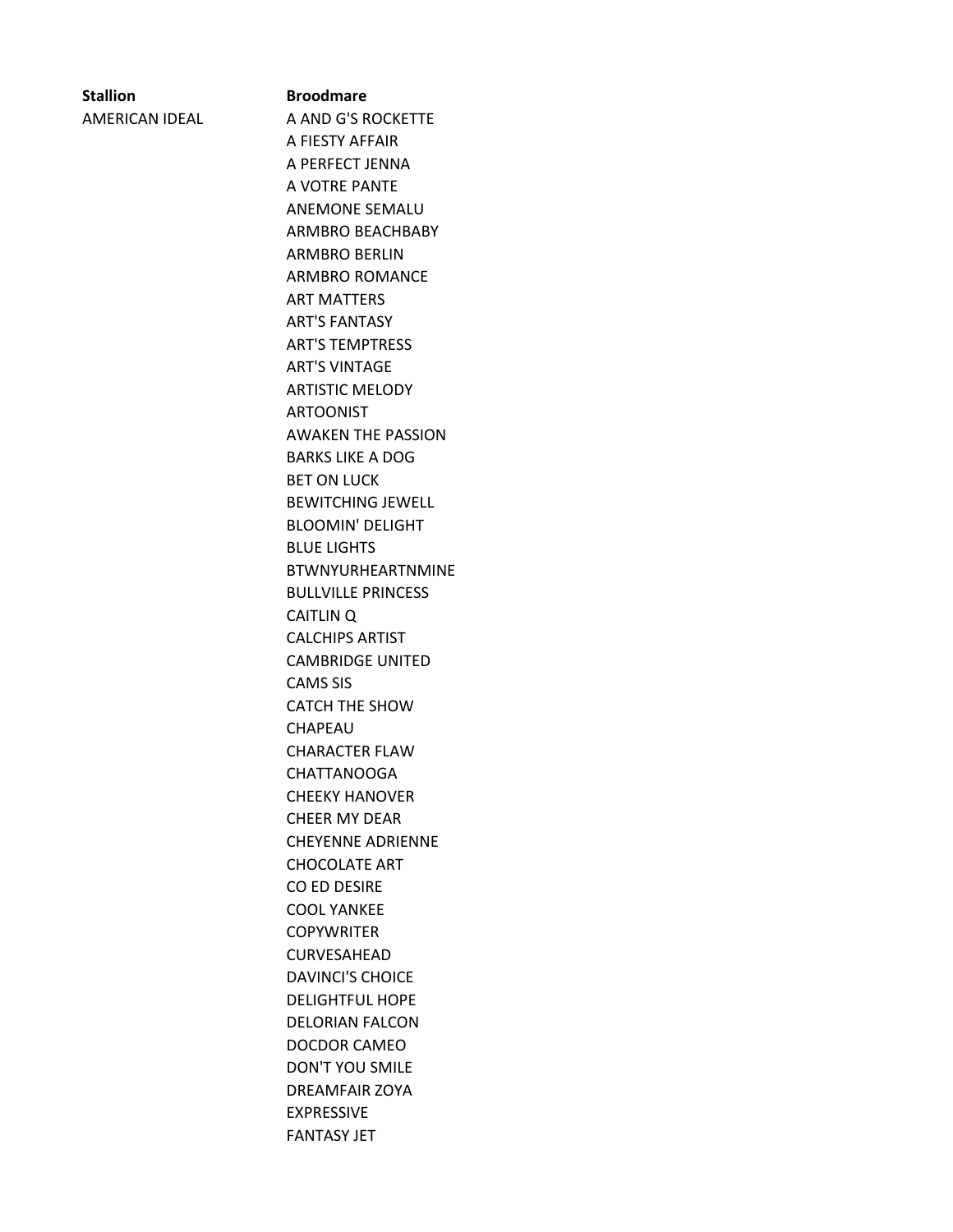AMERICAN IDEAL FAR AHEAD HANOVER FLIP FOR LOVE FOX VALLEY SHAKER FRECKLY SARA FRENCH PANICURE GAIA'S GOLD GENESEE BLUE CHIP GLASS MAKER GOOD STUFF GOREY DAZE GOTHIC LADY GRACE K HALLMARK HANOVER HATSOFF HANOVER HER OWN ART JENNA'S JOY JK ALLTHATJAZZ JK MAJORETTE JK PRICELESS PEARL JK WITCHCRAFT JOVIAL CHARM JUS' CHILLN OUT KISS ME KATE L DEES DIAMOND LADY MATTGALANE LADYS SPECIAL GIRL LEGEND OF THE SEA LOVE THE GAME LOVER OF ART LUCKY TURN MAKE MINE HALL MARGARITA MONDAY MI DUSHI MINTJULEP BLUECHIP MISS SCARLETT MY LITTLE ART NOBLE DESCENT O LUCKY ME ODDS ON J P ON THE GLASS ORCHID ISLAND PACIFIC CLASSIC PACIFIC PHILLY PAPER CUT PEACHES AND CREAM PEDOOZLE PERFECT TOUCH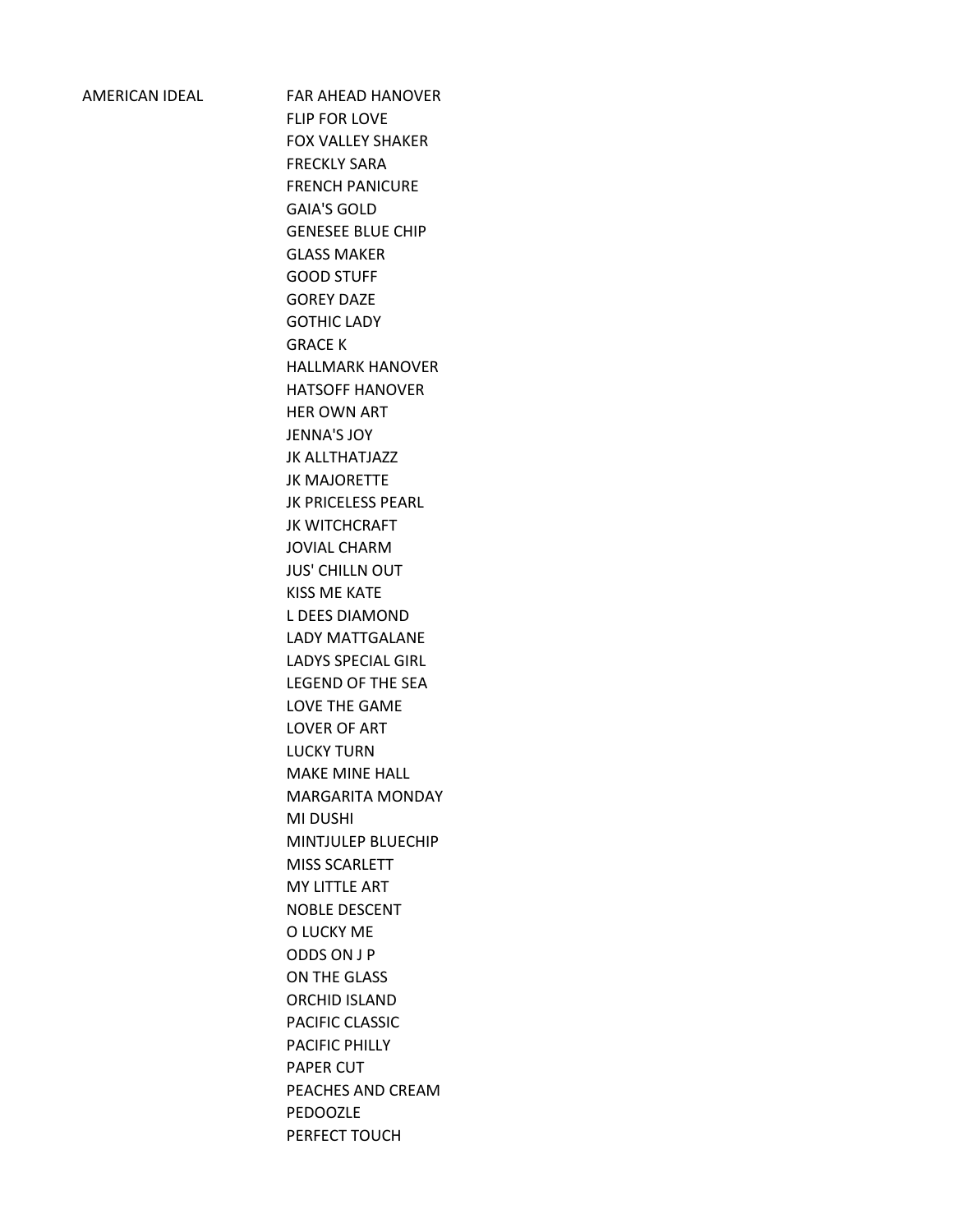AMERICAN IDEAL PINK IS PERFECT PRINCESS ACACIA PRINCESS STARLIGHT Q AND A QUEEN OTRA REAL ROYALE RED ZINFANDEL REGAL WISH RISING SUN RITA J RIVERBANK HANOVER RUN ON LUCK RUTHLESS HILL SANDFLY HANOVER SANGAAL SANTINO'S ROSA SEALED IN MY HEART SEE YOU HANOVER SHADY DARLING SHANGHAI LIL SHANIA TWAIN SHANIAS LEGACY SHOT TOGO BLUECHIP SHYAWAY SILK CANVAS SLAINTE SOUNDS PERFECT SOUTHWIND SWALLOW SOUTHWIND TEMPO STEFANI BLUE CHIP SUNSHINE SISTER SWEET ON ART TAMMIBEST TC'S DELIGHT TEMPTRESS EL TESSA HANOVER THE ART MUSEUM THUMBPRINT TIME N AGAIN TWIN B TIARA UBETTERTHINK THINK UNBLEMISHED VALABESTA VILLAGE BAROQUE WENDY M HANOVER WIGGLE HANOVER WINDSUN CELESTIAL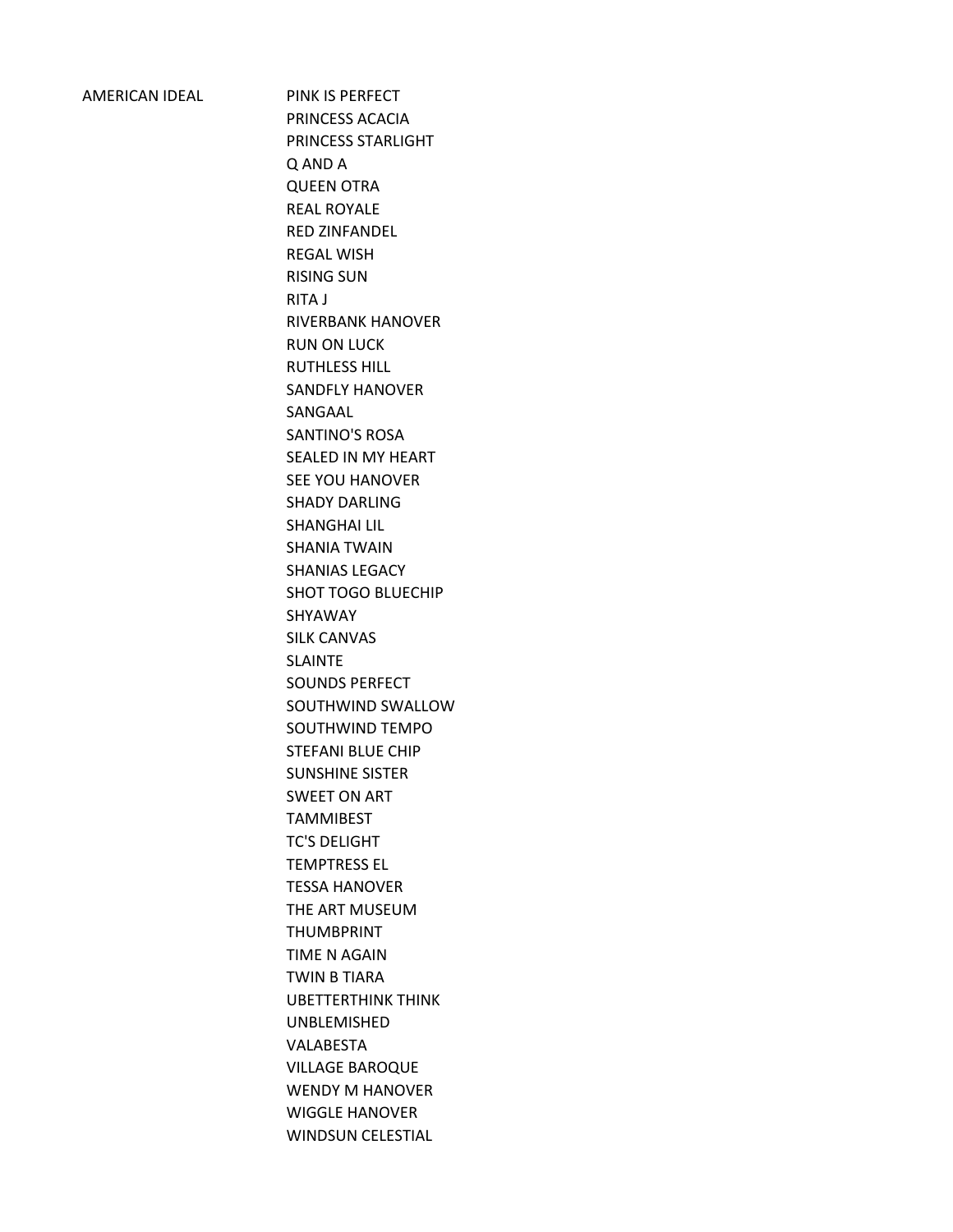| <b>AMERICAN IDEAL</b> | <b>WINDSUN PRINCESS</b><br><b>WISDOM</b>           |
|-----------------------|----------------------------------------------------|
|                       | <b>WISHFORA FULLHOUSE</b>                          |
|                       | <b>WON NIGHT STAND</b>                             |
|                       | YANKEE LACEY                                       |
| ARCHANGEL             | ANOTHERPENNYPLEASE                                 |
|                       | <b>ARMBRO CHRISTIE</b>                             |
|                       | <b>ASHAMEG</b>                                     |
|                       | <b>BERDINE HANOVER</b>                             |
|                       | <b>BIG SKY QUEEN</b>                               |
|                       | <b>CELEBRITY OBSESION</b>                          |
|                       | <b>CHARLOTTE RUSSE</b>                             |
|                       | <b>CHERRY LANE</b>                                 |
|                       | CHUNK-A-PUNK                                       |
|                       | <b>COPPERS ANGEL</b>                               |
|                       | <b>DIXIE HIT</b>                                   |
|                       | DREAM ON BROADWAY                                  |
|                       | <b>FOX VALLEY LONDON</b>                           |
|                       | <b>IDENTITY THEFT</b><br><b>IRON LASS</b>          |
|                       | <b>JETTY'S GIRL</b>                                |
|                       | KAHLUA CABANA                                      |
|                       | <b>LANAI BLUE CHIP</b>                             |
|                       | LINDA MAC                                          |
|                       | <b>LOVE A MYSTERY</b>                              |
|                       | <b>MA BELLE DANIELLE</b>                           |
|                       | MALA BARBARA                                       |
|                       | <b>MALHANA COPPERHEAD</b>                          |
|                       | MOVIE STAR SHUTTLE                                 |
|                       | <b>MSNAUGHTYBUTNICE</b>                            |
|                       | <b>MYSTICAL HEIRESS</b>                            |
|                       | <b>NERVEY'S TAURUS</b>                             |
|                       | NICKI'S SISTER                                     |
|                       | <b>NOWERLAND NANETTE</b><br><b>PARADISE VALLEY</b> |
|                       | PATSY B HAPPY                                      |
|                       | PIXIF DIXIF                                        |
|                       | <b>PLAK PASSION</b>                                |
|                       | <b>PRETTY BREEZY</b>                               |
|                       | PRINCESS DEANNA                                    |
|                       | PRINCESS MADDIE                                    |
|                       | PROVIDE AS                                         |
|                       | <b>ROSY PROSPECT</b>                               |
|                       | <b>SIR DREAM</b>                                   |
|                       | SO CHIC                                            |
|                       | SPIRITUAL LADY                                     |
|                       | TOP PHOTO                                          |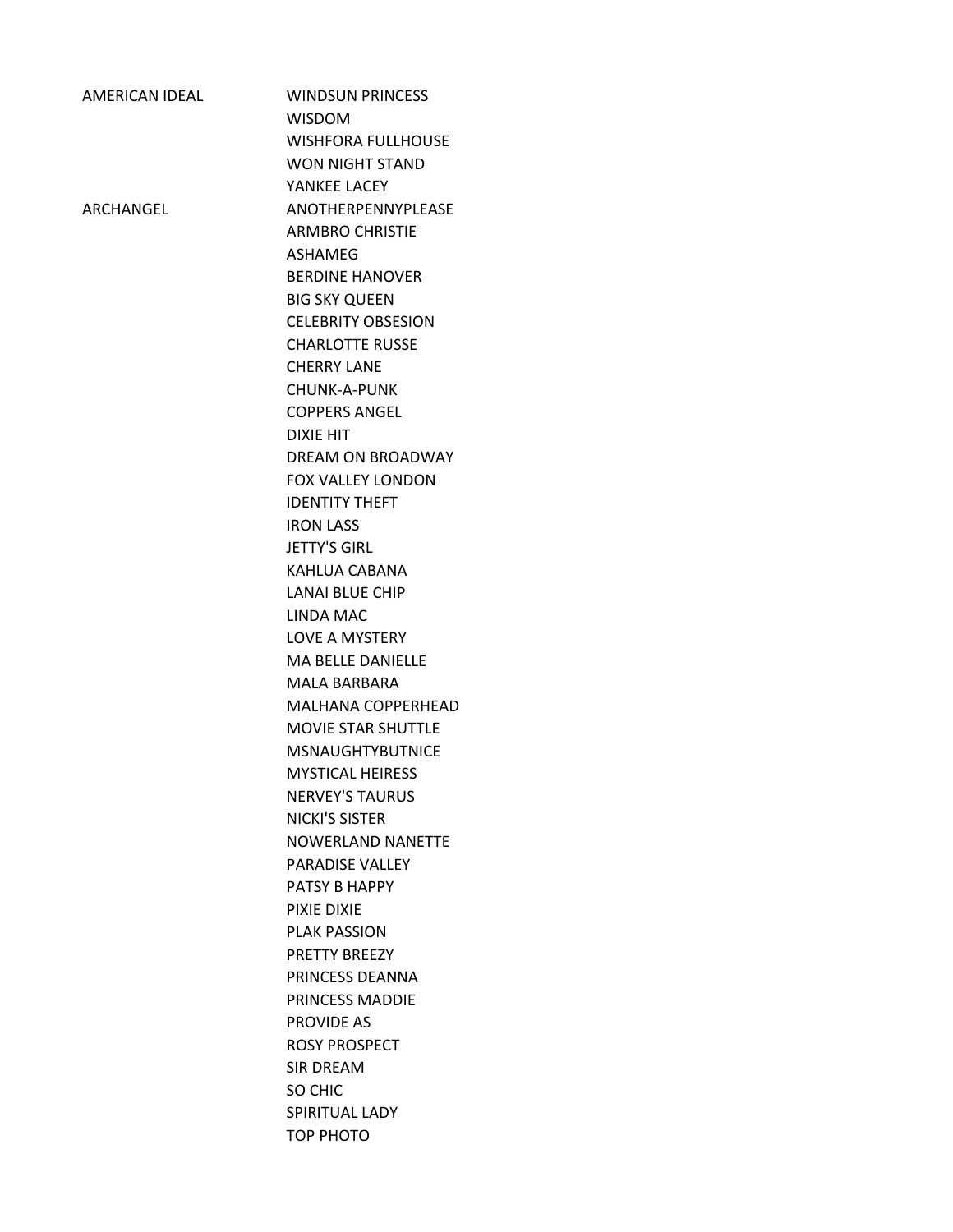ARCHANGEL WHINNYBAK HANOVER ARMBRO BARRON BIG BOYS SWEETIE ART MAJOR A AND GS PRINCESS AIN'T THAT FUNNY ALLAMERICAN COED ALLAMERICAN LAUGH AMBER ROCK AMERICAN WEST ARMBRO BOMBAY ASK ALICE B WIRED BAND OF EMERALDS BEACH GIRL DE VIE BET YOUR LIFE BITTORSWEET TERROR BUNNY DEAREST CAMBOREE CAMMARA CAPRI HANOVER CASSIES WINNER CATCH THE FALCON CHERYL'S WESTERN CHIFFON HANOVER CITY DELIGHT CLASSIC ROCK CLEF SIGN HANOVER COLOR ME BEACHY CREDIT RATING DANCIN BAREFOOT DAY AFTER DAY DELIGHTED AGAIN DOCDOR VALENTIA DOUBLE CREME DREAMLAND'S JO JO EASTON ALLIANCE N ENHANCE THE NIGHT EPOXY QUEEN EXTREME DREAM FLIPONETWOTHREE FOOL FOR YOU FOOL THAT I AM FRANKIE'S DREAM GONE DANCING GRAND LADY GRO HANNAH BANANA HANNAH ISABEL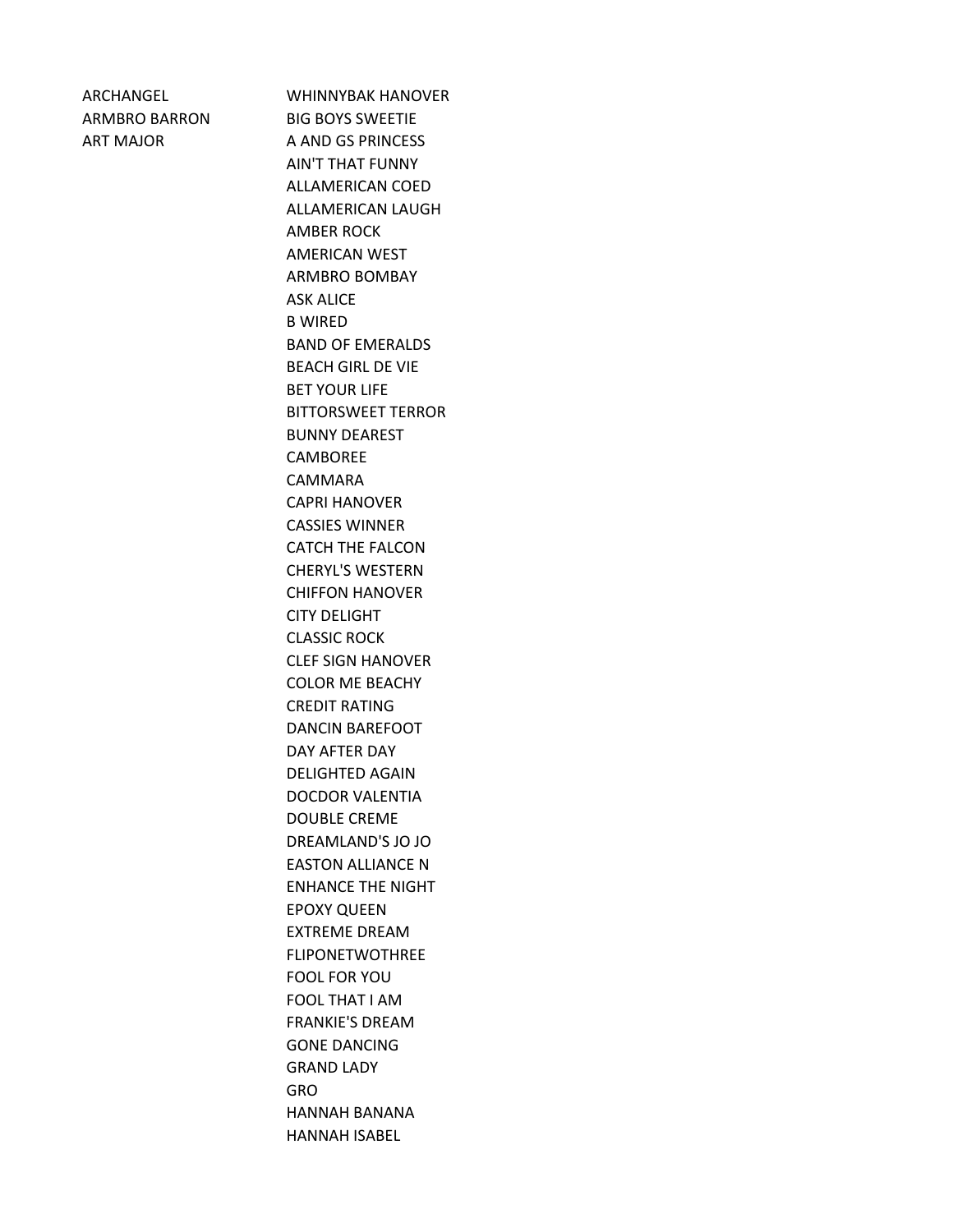ART MAJOR HASTY PULSE HATSAWAY HAZE'S ZURE BET HEATHERS DELIGHT IDEAL COAST IDEAL NECTARINE IN DEEP THOUGHT JULIET'S FATE JUST ADD WATER KG DELIGHT L DEES RAINBOW LA DOLCE HALL LATTE LADY LEANBACK COCO LETS ROCK N ROLL LIFESAWITCH LIMESTONE COWGIRL LIONNESS HANOVER LISLEA PHIA LISLEA SOPHIA LONDON EYE LOYAL OPPOSITION LUCKS MISTRESS LYONS MANDI MAGIC OF MICHELLE MAID IN SHADE MAUREEN ROCKS MISS MOJO MISS REAL MAYO MISTY SPEED MONDIANE HANOVER MONIQUE'S LEGACY MUSIC ROW MUSICALE HANOVER MY JULIANA'S GIRL MY PERFECT RHYME MYLUVMYLIFE NANNY WITHAFANNY NEWBERRY WINNER NOTJUSTAPRETTYFACE OBSERVE ME ODDS ON HEMERA OLIVETTE HANOVER **OVERTURE** PANTIDEPRESSANT PARIS HANOVER PARLAY HANOVER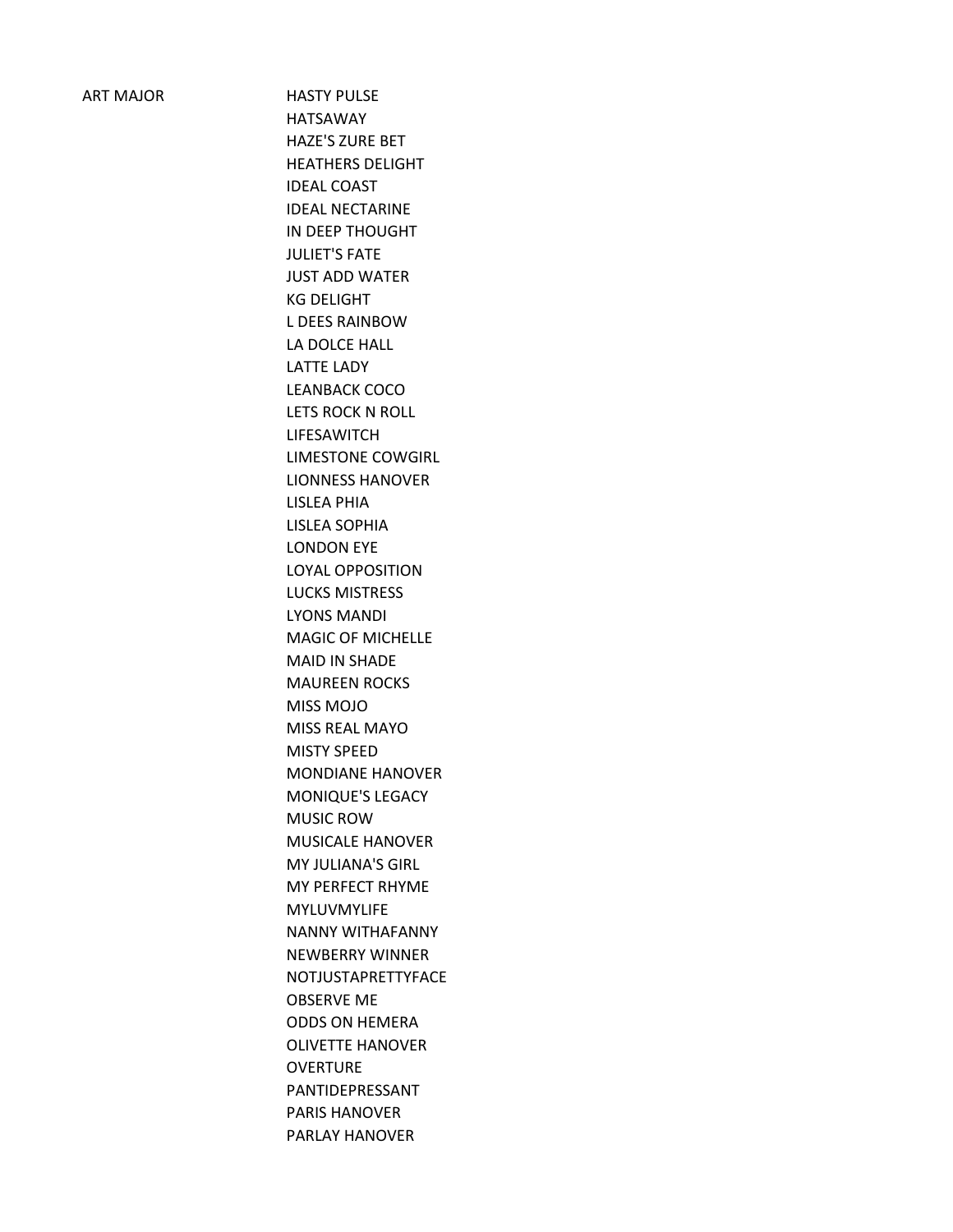ART MAJOR PHOENIX SEELSTER POLAR OPPOSITION POLO JENN QUEEN ME RARIFIED AIR RED SHADOW RENEE'S DELIGHT RIDEINTOTHESUNSET RIVERBOAT QUEEN ROCKIN BEAUTY ROCKJAWS ROCKN AT THE BEACH ROCKNROLL WISHES ROLE REVERSAL RUTHLESS JEN SENTBYTHEANGELS SERIOUS COMFORT **SERIOUSLY** SHAKEITUPAMY SHARK TAIL SHE JUST ROCKS SHE'S POISON SHE'S THE GREATEST SHOW THE WORLD SILK PURSE SISTER J SKINNY DIP SPIRIT OF THE WEST SPOILED BEACH STAR SWAGGER SWEET CELEBRATION TACTICAL REIN N TAXI HANOVER TEDDY BALLGIRL TERRORONTHEBEACH TIMELESS BEAUTY TUNDRA BIRD TWIST N CLOUT WANDA'S CHOICE WESTERN CHARMER WESTERN CITY WESTERN GRADUATE WESTERN HEAT WESTERN SCORCH WHO MOVED THE ROCK ARTISCAPE ARMBRO AGAKHAN BACON HILL DANNIE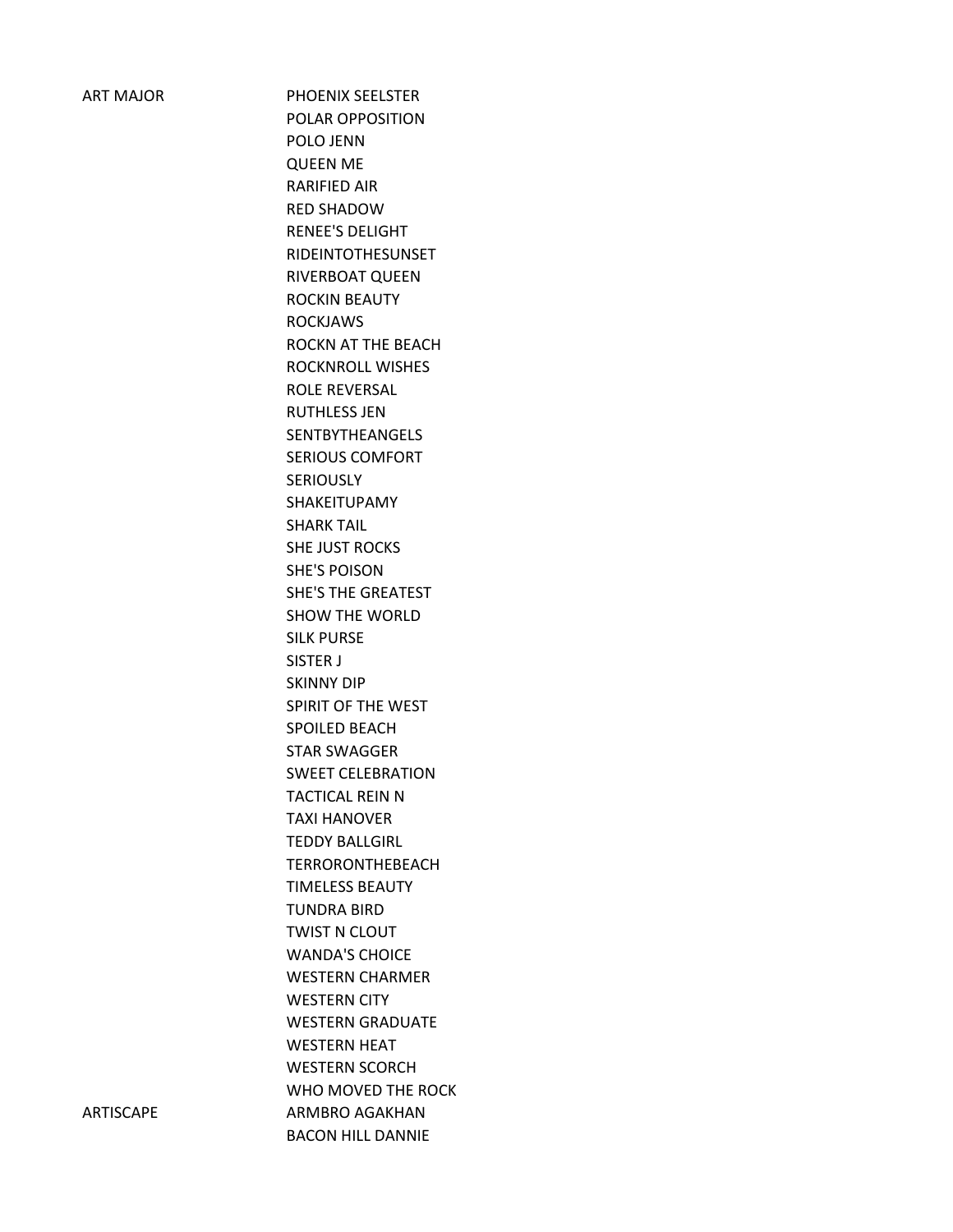ARTISCAPE BURNETT BLUE CHIP CALISTA CAN AM GIRL CAREER SUCCESS CELEBRATE AMERICA CLANDESTINE DAYLON TEMPO FAMILY LOVE FERRIS WHEEL GENNIFERS FLOWER HERE COMES GIA HOLLANDAIS HANOVER HOMBRES GIRL IDEAL PORTRAIT JENNIFER G JENNYS MONEY KASH DELIGHT KEYSTONE WENDY LADY KIMBERLY LYNN LO GOPHOBIA MALITA ISLAND MISBET MISTY MONDAY NUVETTE ON THIS DAY PRECIOUS PAYTON PRINCESS AUSTRAL PRINCESS DARE PRINCESS DIRLANA PRINCESS FRANCINE PRINCESS LULU PRINCESS PLAYA PRINCESS SAMISEN QUEEN JODI ROYAL GOLD SCOOTIN BELLE SHE'S GAME SHEEZ EXCLUSIVE A SOUTHWIND MEREDITH SOWHATSYOURPOINT SPOUTIN OFF TEMPTATION ISLAND TORRID PACE VILLAGE MADONNA WHO DAT WON NATIVE NIGHT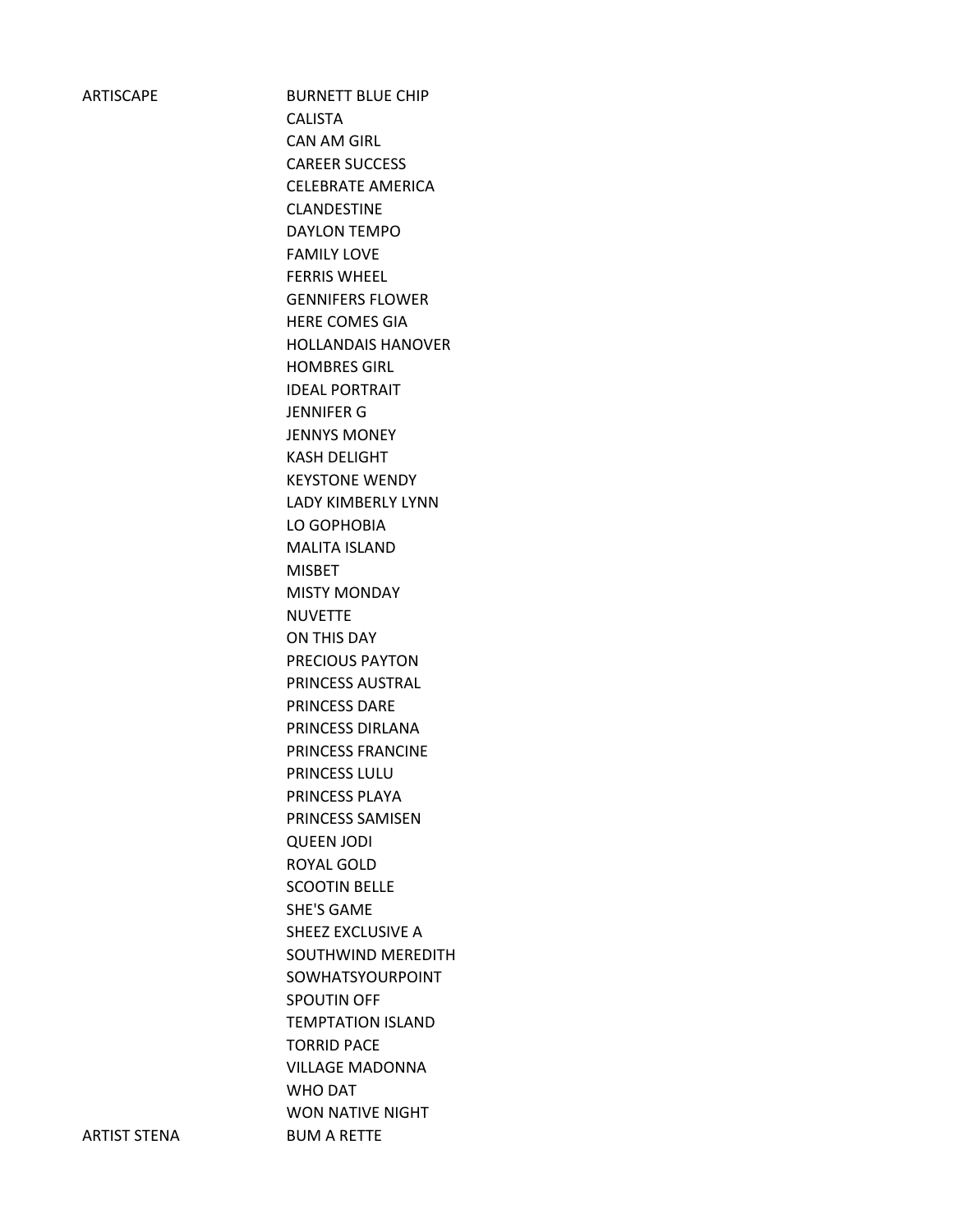| <b>ARTIST STENA</b>       | <b>CLOUDIE A</b>          |
|---------------------------|---------------------------|
|                           | <b>FOUR STARZZZ BLAKE</b> |
|                           | <b>GOAL TO ATTRACT</b>    |
|                           | <b>JAMIE BLUE CHIP</b>    |
|                           | <b>MINDY'S SISTER</b>     |
|                           | <b>SHADY BETTOR</b>       |
|                           | <b>TARA BOW</b>           |
|                           | THE SOPHINATOR            |
| <b>BERETTA HALL</b>       | <b>CLASSY LIL CHASSIS</b> |
|                           | <b>ELENAK</b>             |
|                           | <b>FOX IN SOX</b>         |
|                           | <b>GRAYLIN DANI</b>       |
|                           | KASSA WANDA               |
|                           | <b>MISTY TOWNER</b>       |
|                           | <b>MY TINA</b>            |
|                           | <b>PATTYS VIAZEN</b>      |
|                           | PEDIATRICIAN              |
|                           | SHE'S SO FINE N           |
|                           | <b>SKINNY</b>             |
|                           | <b>TWICE THE PLEASURE</b> |
|                           | <b>WALKERS BUNNY</b>      |
| <b>BERTOS DREAM</b>       | <b>D W'S KRISSY</b>       |
|                           | <b>NICKY MANTLE</b>       |
|                           | <b>SEAWAYSUSIE G</b>      |
| <b>BUDD FOR LIFE</b>      | <b>COUNTESS ROCK</b>      |
|                           | <b>GE'S LORI</b>          |
|                           | L DEES MADONNA            |
|                           | <b>LEKI HANOVER</b>       |
|                           | <b>MATT'S SISTER</b>      |
|                           | MISSISSIPPI MOON          |
|                           | POWNAL                    |
|                           | RHYTHM AND RAGE           |
|                           | VISA KIR                  |
| <b>BULLVILLE POWERFUL</b> | <b>BOUVIER BULLVILLE</b>  |
|                           | <b>BULLVILLE NANCY</b>    |
|                           | <b>BULLVILLE NITRO</b>    |
| <b>BULLVILLEINTHERAIN</b> | <b>BULLVILLE GABBIE</b>   |
|                           | <b>BULLVILLE GABETTIE</b> |
| <b>CASH HALL</b>          | ALI-OOP                   |
|                           | <b>BECCAJ</b>             |
|                           | <b>DESIGNED TO DAZZLE</b> |
|                           | DREAMALOT KASH            |
|                           | <b>EMPRESS HALL</b>       |
|                           | <b>HIGHWAYTOHEAVEN</b>    |
|                           | <b>HOT CHILI GIRL</b>     |
|                           | <b>MARVELOUS MARLENE</b>  |
|                           | <b>MS PRO</b>             |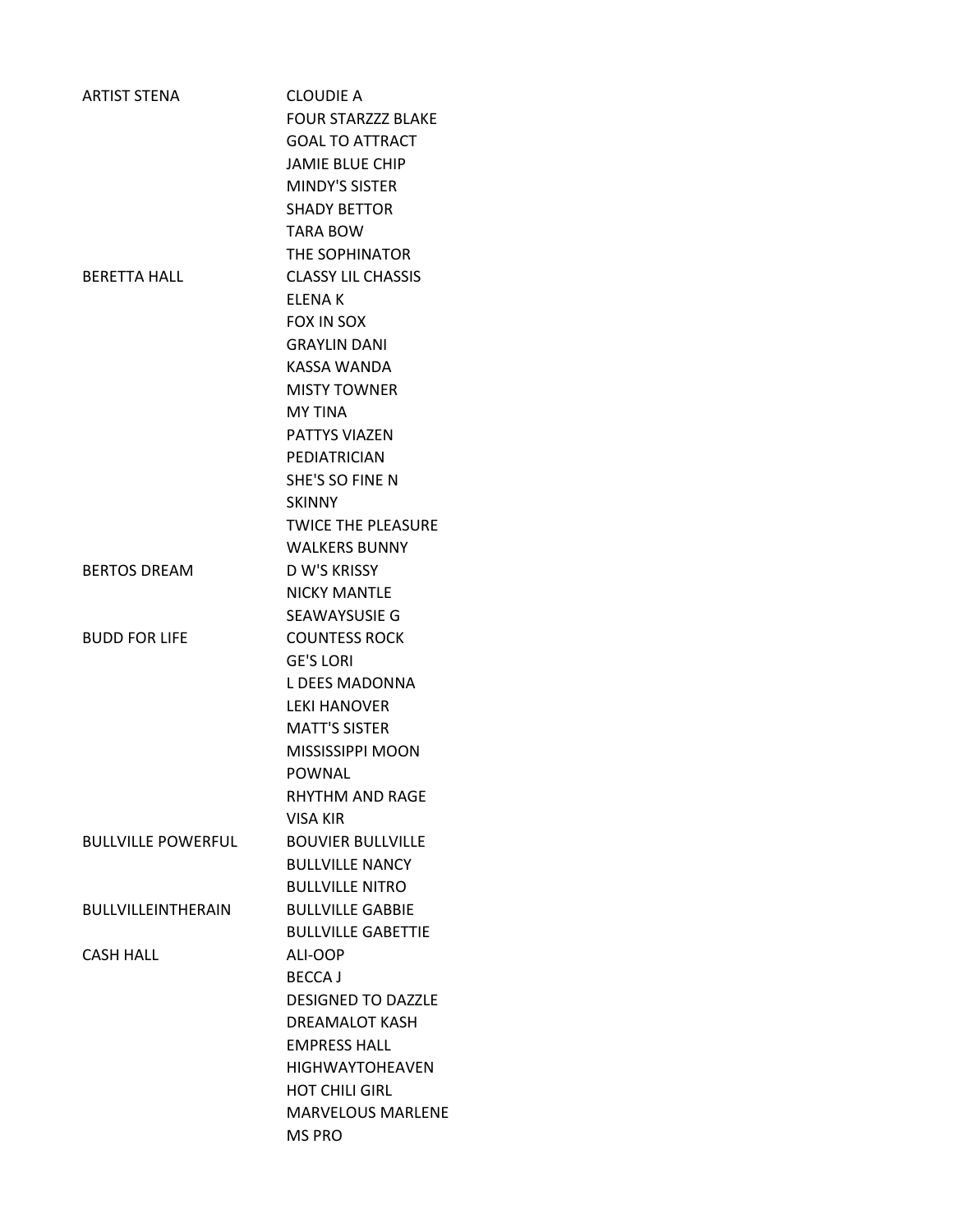| <b>CASH HALL</b>     | <b>MY GWENIVERE</b>       |
|----------------------|---------------------------|
|                      | NO I'M NOT                |
|                      | <b>PRINCESS HALL</b>      |
|                      | <b>SOUTH JERSEY ANGEL</b> |
|                      | SPIRIT OF TIOGA           |
|                      | <b>STELLA HALL</b>        |
|                      | <b>STEUBEN MISS PINE</b>  |
|                      | <b>STIRLING ASPIRE</b>    |
|                      | <b>STREAKER</b>           |
|                      | <b>STRIKING PAT</b>       |
|                      | <b>WALTZING BERTIE</b>    |
|                      | <b>WORTH KEEPING</b>      |
| <b>CHAPTER SEVEN</b> | <b>AFTER MIDNIGHT</b>     |
|                      | <b>ALLIANCE DUHARAS</b>   |
|                      | ALLY OOP                  |
|                      | <b>ALMOND CHIP</b>        |
|                      | <b>AMARIS HANOVER</b>     |
|                      | <b>AMAZING GRACE</b>      |
|                      | ANDOVERHEELSINLOVE        |
|                      | <b>ANKLETS AWEIGH</b>     |
|                      | <b>ANNIE HALL</b>         |
|                      | <b>AZALEA GAL</b>         |
|                      | <b>BABY URTHEGREATEST</b> |
|                      | <b>BLAZING MUSCLEGIRL</b> |
|                      | <b>BLUR</b>               |
|                      | <b>BLUSHED</b>            |
|                      | <b>BOURBON 'N GRITS</b>   |
|                      | <b>BRIGHAM DREAM</b>      |
|                      | BY A NOSE HANOVER         |
|                      | <b>CABARET PRINCESS</b>   |
|                      | <b>CAERPHILLY</b>         |
|                      | <b>CANTABALLDACOOKIES</b> |
|                      | <b>CASCADE AS</b>         |
|                      | <b>CATHYWITHAC</b>        |
|                      | <b>CENTERFOLD KOSMOS</b>  |
|                      | <b>CHERISHED VICTORY</b>  |
|                      | <b>COOL MUSCLES</b>       |
|                      | <b>COUNTER POINTE</b>     |
|                      | <b>CR MIMOSA</b>          |
|                      | <b>CREDIT CHECK</b>       |
|                      | <b>CUDDLER</b>            |
|                      | <b>D LITEFUL HANOVER</b>  |
|                      | <b>DODGER BLUES</b>       |
|                      | <b>DONEPUNK</b>           |
|                      | <b>DOWN GOES DEBBIE</b>   |
|                      | DREAM VALLEY OM           |
|                      | <b>DUNK THE DONATO</b>    |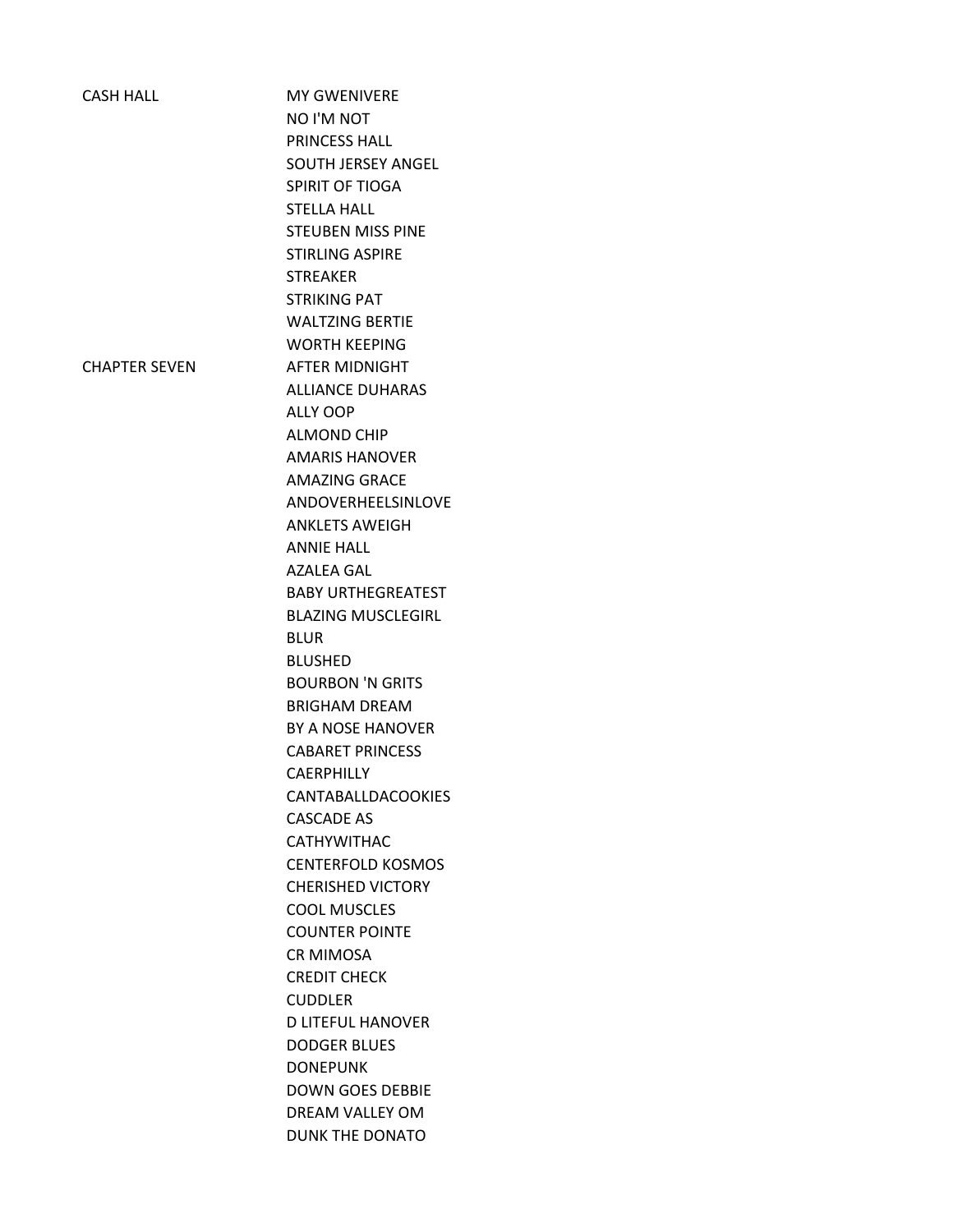| <b>CHAPTER SEVEN</b> |  |
|----------------------|--|
|                      |  |

ECHONOMICAL ECSTATIC FILLYANTHROPY FLIRTIN VICTORY FLOURESCENT FRAULIEN BLUESTONE GIA GIULIE BI GLUTEUS MAXIMUS GUIENNE HANOVER HOUSETHATRUTHBUILT IMAGEOFASWEETDAY J C JOSIE JERZEE FRESH JUPITER KARISMA AS KENDALL BLUE L DEES MAGGIE LADYLIND LEGS ON A RAIL LIMA PLAYMATE LOVE ME TWO TIMES MAGICAL AFFAIR MAGICAL MEMORIES MARIE E HANOVER MARY LOU HALL MISS GIBBONS MISSY LANE MUNIS BLUE CHIP MUSCLE AMOUR MUSCLES SECRET MUSCLING IN MYOLIN NO PAN NO GAIN NO PICTURES PLEASE NOBLE PEACE PRIZE NOT JUST BLONDE OH OH ITS MAGIC **OLYMPICS** ORDER BY CREDIT ORDER BY WISH PEACE DOVE PEARLS LAST CHANCE PENN TAG PERFECT VIEW AS PINERY PORQUE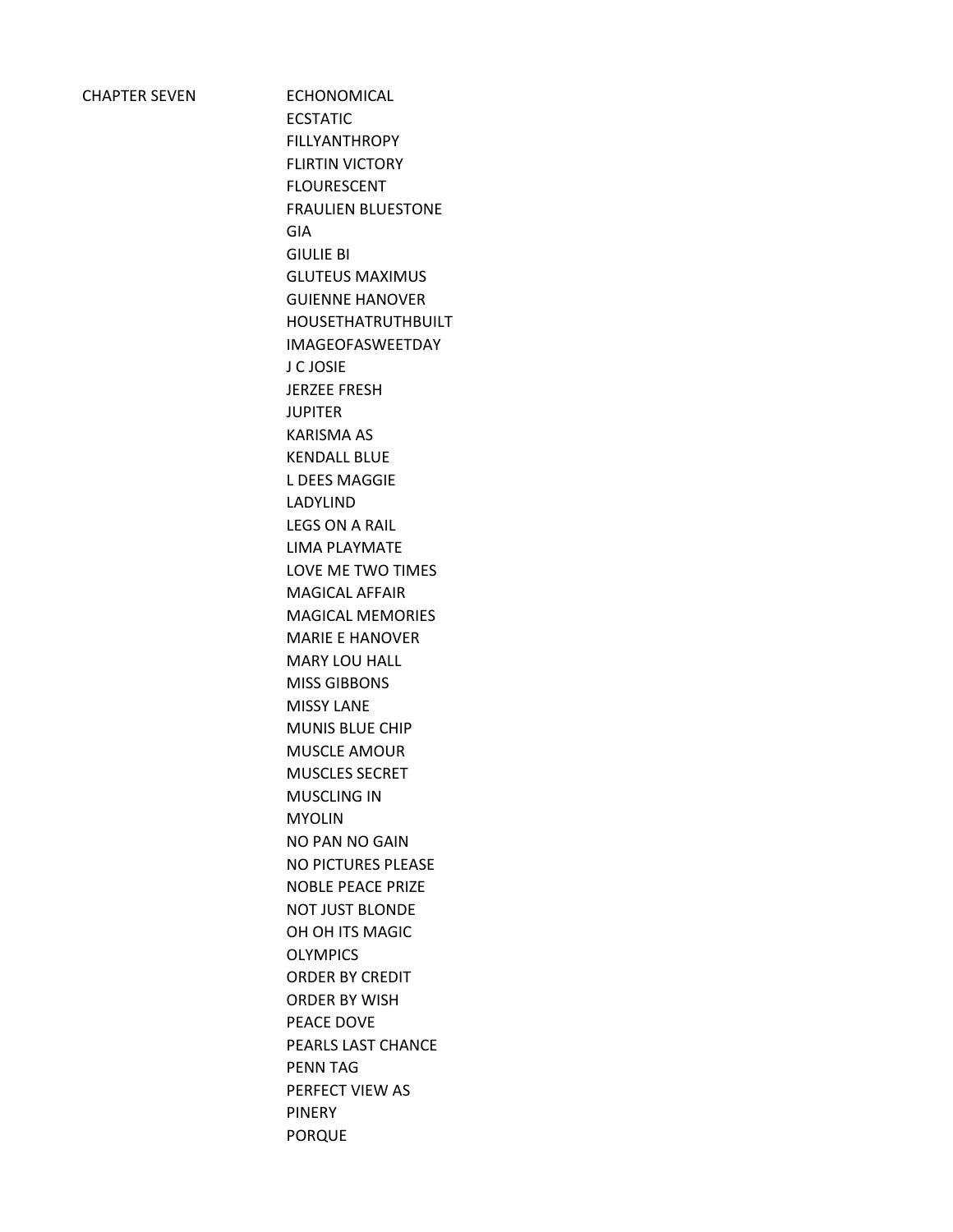| <b>CHAPTER SEVEN</b> | POSSESSED BY LINDY<br>PRIZE ANGIE<br>PROMISING DEAL<br><b>QUANTUM VICTORIA</b><br><b>RAISING ROXANNE</b><br><b>RANDOM DESTINY</b><br><b>READY TO SPARKLE</b><br><b>SAY WHAT</b><br><b>SHE'S NUTZ</b><br>SHEER SOUL<br><b>SHES GONE AGAIN</b><br><b>SIRENUSE</b><br>SOUTHWIND ANGEL<br>SOUTHWIND CATLIN<br>SOUTHWIND SAUNA<br>SOUTHWIND SYRINX<br><b>SPARE ME PLEASE</b><br><b>STARLET FEVER</b><br><b>STURDY MUSCLES</b><br><b>SWEETIE'S SECRET</b><br><b>SWEPT TO VICTORY</b><br><b>TAYLOR JEAN</b><br>TOO GOOD FOR YOU<br>UP FRONT HOTSEY<br><b>VALLEY OF DREAMS</b><br><b>VIVACIOUS LADY</b><br><b>WHO DAT GIRL</b> |
|----------------------|------------------------------------------------------------------------------------------------------------------------------------------------------------------------------------------------------------------------------------------------------------------------------------------------------------------------------------------------------------------------------------------------------------------------------------------------------------------------------------------------------------------------------------------------------------------------------------------------------------------------|
|                      | <b>WOOD BLUE CHIP</b><br>YALTA HANOVER                                                                                                                                                                                                                                                                                                                                                                                                                                                                                                                                                                                 |
|                      | YANKEF FRESNO                                                                                                                                                                                                                                                                                                                                                                                                                                                                                                                                                                                                          |
| <b>CONWAY COURT</b>  | <b>CAVIAR N CAPER K</b>                                                                                                                                                                                                                                                                                                                                                                                                                                                                                                                                                                                                |
|                      | EUROCLYDON                                                                                                                                                                                                                                                                                                                                                                                                                                                                                                                                                                                                             |
|                      | <b>GETAWAY CHEYENNE</b>                                                                                                                                                                                                                                                                                                                                                                                                                                                                                                                                                                                                |
|                      | <b>IROQUOINDIANFLOWER</b>                                                                                                                                                                                                                                                                                                                                                                                                                                                                                                                                                                                              |
|                      | J-YO                                                                                                                                                                                                                                                                                                                                                                                                                                                                                                                                                                                                                   |
|                      | L DEES CARLA                                                                                                                                                                                                                                                                                                                                                                                                                                                                                                                                                                                                           |
|                      | <b>LADY LEESUN</b>                                                                                                                                                                                                                                                                                                                                                                                                                                                                                                                                                                                                     |
|                      | LIL MISS HAILEE<br>LOOKSLIKEANANGEL                                                                                                                                                                                                                                                                                                                                                                                                                                                                                                                                                                                    |
|                      | MINNESOTA CHELSEA                                                                                                                                                                                                                                                                                                                                                                                                                                                                                                                                                                                                      |
|                      | <b>MYSTERY VACATION</b>                                                                                                                                                                                                                                                                                                                                                                                                                                                                                                                                                                                                |
|                      | <b>OFWARANDROSES</b>                                                                                                                                                                                                                                                                                                                                                                                                                                                                                                                                                                                                   |
|                      | <b>QUARROPAS</b>                                                                                                                                                                                                                                                                                                                                                                                                                                                                                                                                                                                                       |
|                      | YOU'LL MISS ALLOT                                                                                                                                                                                                                                                                                                                                                                                                                                                                                                                                                                                                      |
| <b>CONWAY HALL</b>   | <b>ALABAMA HOTEL</b>                                                                                                                                                                                                                                                                                                                                                                                                                                                                                                                                                                                                   |
|                      | <b>ALPINE GOAL</b>                                                                                                                                                                                                                                                                                                                                                                                                                                                                                                                                                                                                     |
|                      | <b>AMITY'S WINNER</b>                                                                                                                                                                                                                                                                                                                                                                                                                                                                                                                                                                                                  |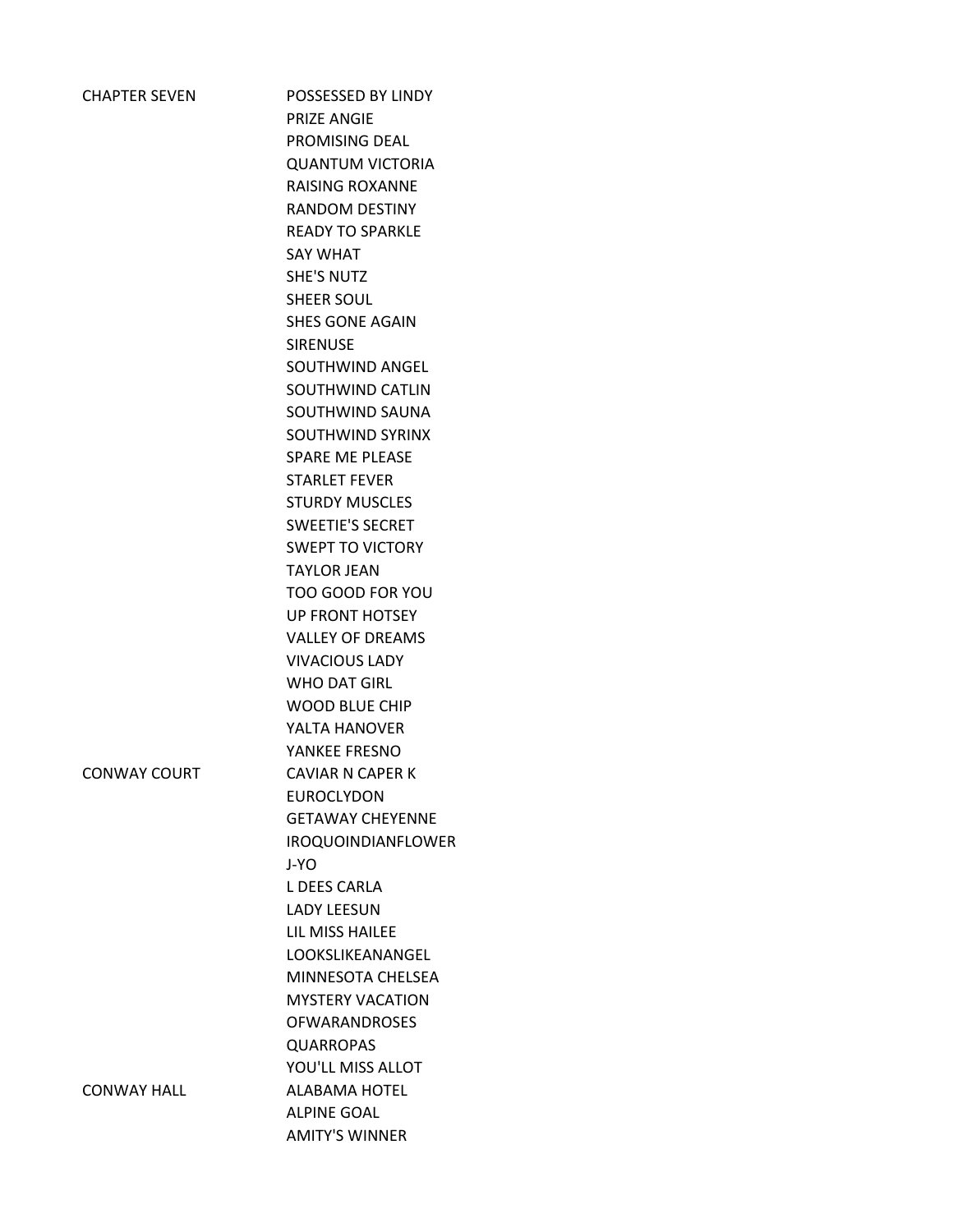CONWAY HALL AUNT RUBY

BACK ON TRACK BE A BABE BEACH MAGIC BELL BOTTOM BLUES BETHSAIDA BLUERIDGE YANKEE BRAVISSIMA CANDIDCAMERAKOSMOS CAROLYN AS CATCH SOME ZS CATHY'S ACTION CHEQUE LAVEC CHEZ BELLE CHIP DREAM CHOCOLATE TIARA CLASSIC YANKEE CLASSICAL GINNY CLASSICAL SPEED COLLEGE CREDIT COMEUPFORAIR CREAM PUFF DREAM BOUND DREAM VIXEN DREAMS ARE FREE ECHRETARIAT EIGHT-O-CLOCK-CASH ELECTRA BLUE CHIP EVENT AS FANCY WINE FASHION AS FIRST TIER FOLLONICA FRANCY CROWN FRESCO D GARBO HALL GIRLSRULEBOYSLOSE GO GO DANCER GO JODY GO GODDESS OF WAR HAIKU HEADINTHECLOUDS HIGH LIMIT HOT CHA CHA I C ROYALTY ISABELLE HANOVER JANGERINE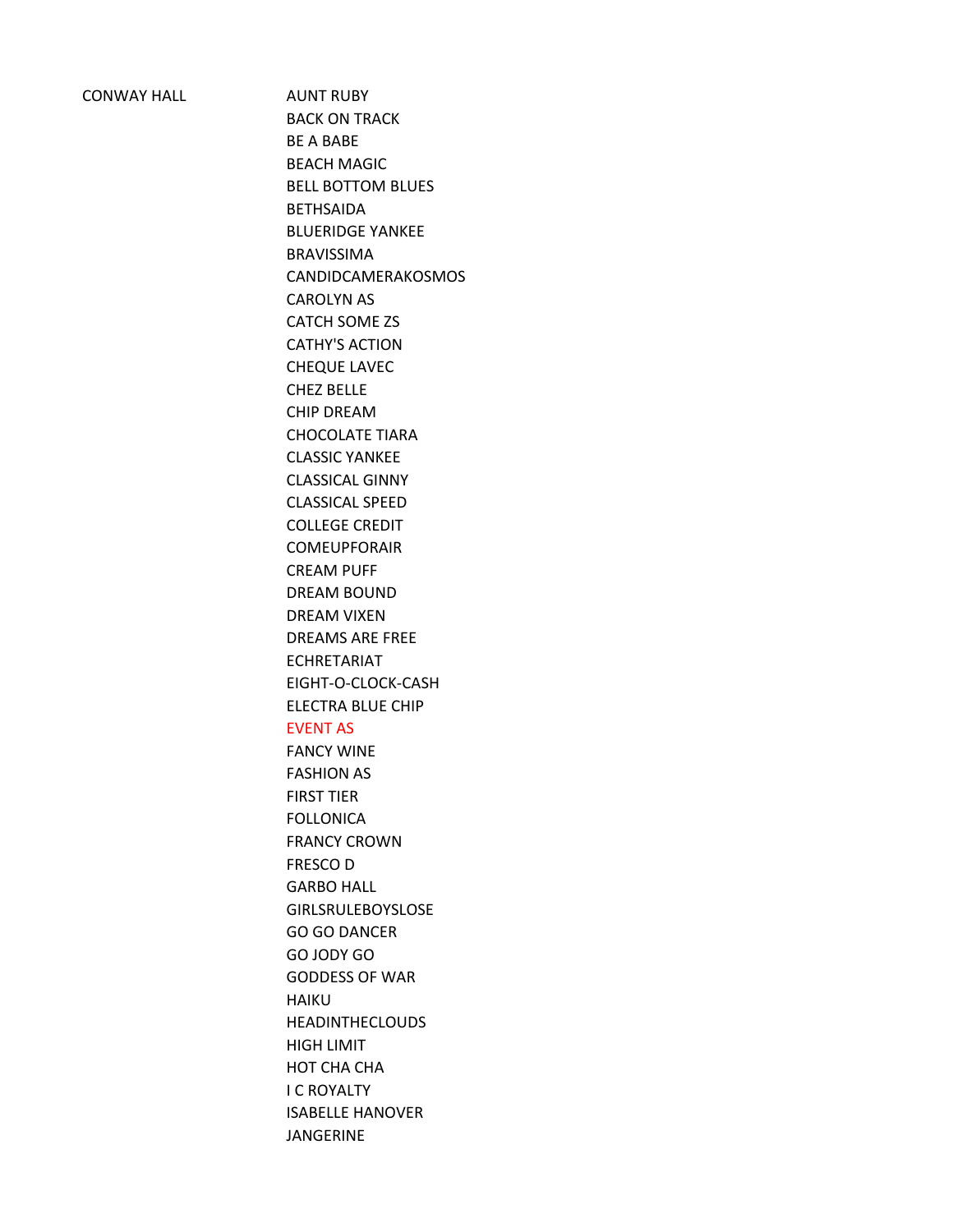CONWAY HALL JOANN'S ACTION JUST IN TIME KA JEAN KELLEY'S WINNER KEYANNA ROSE KISS ON THE SHEIK L DEES ROCCY LAKIN BEAU BAKIN LIFE INSURANCE AS LIGHTFOOT LITHOGRAPH LIVELY LONGPOND EMILY LUBY MADAME MARY T MARIO'S BE HAPPY MEADOWBRANCH MAGIC MEKIA HANOVER MICKALINA QUINN MISS ISABELLE MISS SHEA MOM'S SWEETIE PIE MON AMOUR HALL MOUCHE HANOVER NEW CIRCLE AS NIKKI'S GAME NO MORE CREDIT OAKLEA QUILL OLYMPIC CHEERS PACIFIC PHOTO PANA COLADA PANDORA'S HOPE PENNY DREAM PINE TUNE PRAKTICKLE PRINCESS PERI QUANTUM POSSESSED RISK SEEKER **RIVEROFGLORY** ROSE RUN EXOTIC ROSE STREET ANGEL RUCOUCOU SECRET THOUGHTS SHARE THE PROMISE SHARP LADY SO WONDERFUL SOLANGE KOSMOS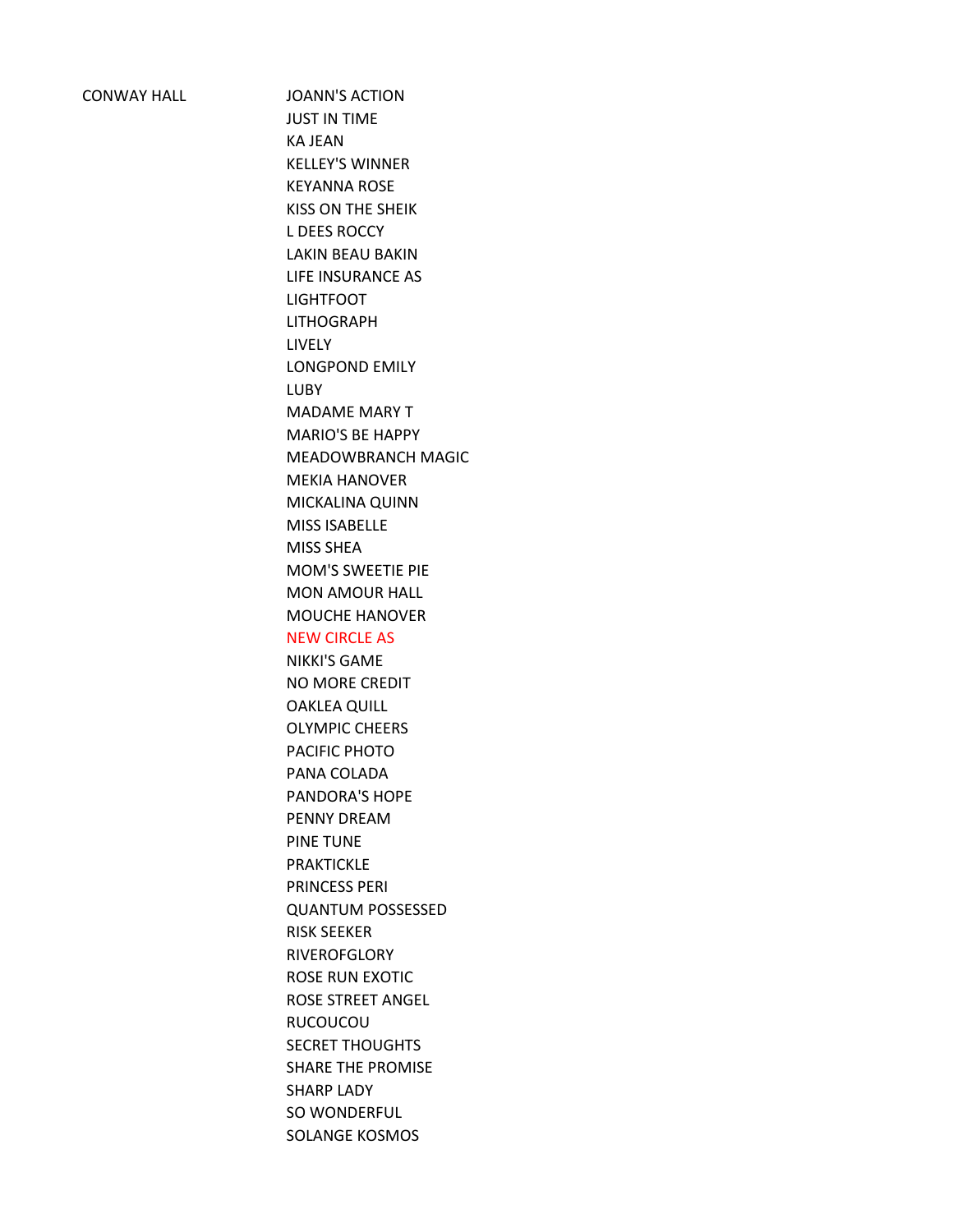| <b>CONWAY HALL</b>   | <b>TAKE THE LID OFF</b>   |
|----------------------|---------------------------|
|                      | <b>TOO BUSY TO CARE</b>   |
|                      | <b>TRAVELIN DEAL</b>      |
|                      | <b>UFFRA GIRL</b>         |
|                      | <b>VACATION'S OVER</b>    |
|                      | <b>VICTORIA VOLO</b>      |
|                      | <b>WINGED VICTORY</b>     |
|                      | <b>WINNER'S LANE</b>      |
|                      | <b>WOMAN POWER</b>        |
|                      | YETTA'S ANGEL             |
| <b>CR EXCALIBUR</b>  | <b>BRONTEASE</b>          |
|                      | <b>DEBT RELIEF</b>        |
|                      | <b>GARLAND'S PRINCESS</b> |
|                      |                           |
|                      | <b>LD'S PRINCESS</b>      |
|                      | <b>LONGPONDJANET</b>      |
|                      | <b>MS MARSHMALA</b>       |
|                      | <b>QUESTIONABLE LADY</b>  |
|                      | <b>SPRING LANE JOANIE</b> |
| <b>CREDIT WINNER</b> | A MOMENT TOO SOON         |
|                      | A STARLFT BORN            |
|                      | ALDEBARAN MALIBU          |
|                      | <b>AMERICAN GRAFFITI</b>  |
|                      | <b>AMOUR HALL</b>         |
|                      | <b>ANDOVER THE TOP</b>    |
|                      | <b>ANGEL EYES HANOVER</b> |
|                      | <b>ANGELITA HANOVER</b>   |
|                      | <b>APPLE PLUSH</b>        |
|                      | <b>APPOMATTOX LADY</b>    |
|                      | <b>ARCH MAGIC</b>         |
|                      | ARMBRO DEJA VU            |
|                      | <b>AUNT MFL</b>           |
|                      | AVA                       |
|                      | <b>BABY I'M BAD NEWS</b>  |
|                      | <b>BEYOND BLUE</b>        |
|                      | <b>BIBBIDI BOBBIDI</b>    |
|                      | <b>BRAMALFA HANOVFR</b>   |
|                      | BRANDNEWGIRLFRIEND        |
|                      | <b>BRUSCHETTE</b>         |
|                      | <b>CABARET HALL</b>       |
|                      | <b>CELEBRITY SPIRIT</b>   |
|                      | <b>CLARICE MARIE</b>      |
|                      | <b>CONTINENTALVICTORY</b> |
|                      | <b>CONWAYSLASSIE</b>      |
|                      | <b>COULANTINE</b>         |
|                      | <b>DECOLLETAGE</b>        |
|                      | <b>DEWEYNEEDMOREWINE</b>  |
|                      | DIVA GODIVA               |
|                      |                           |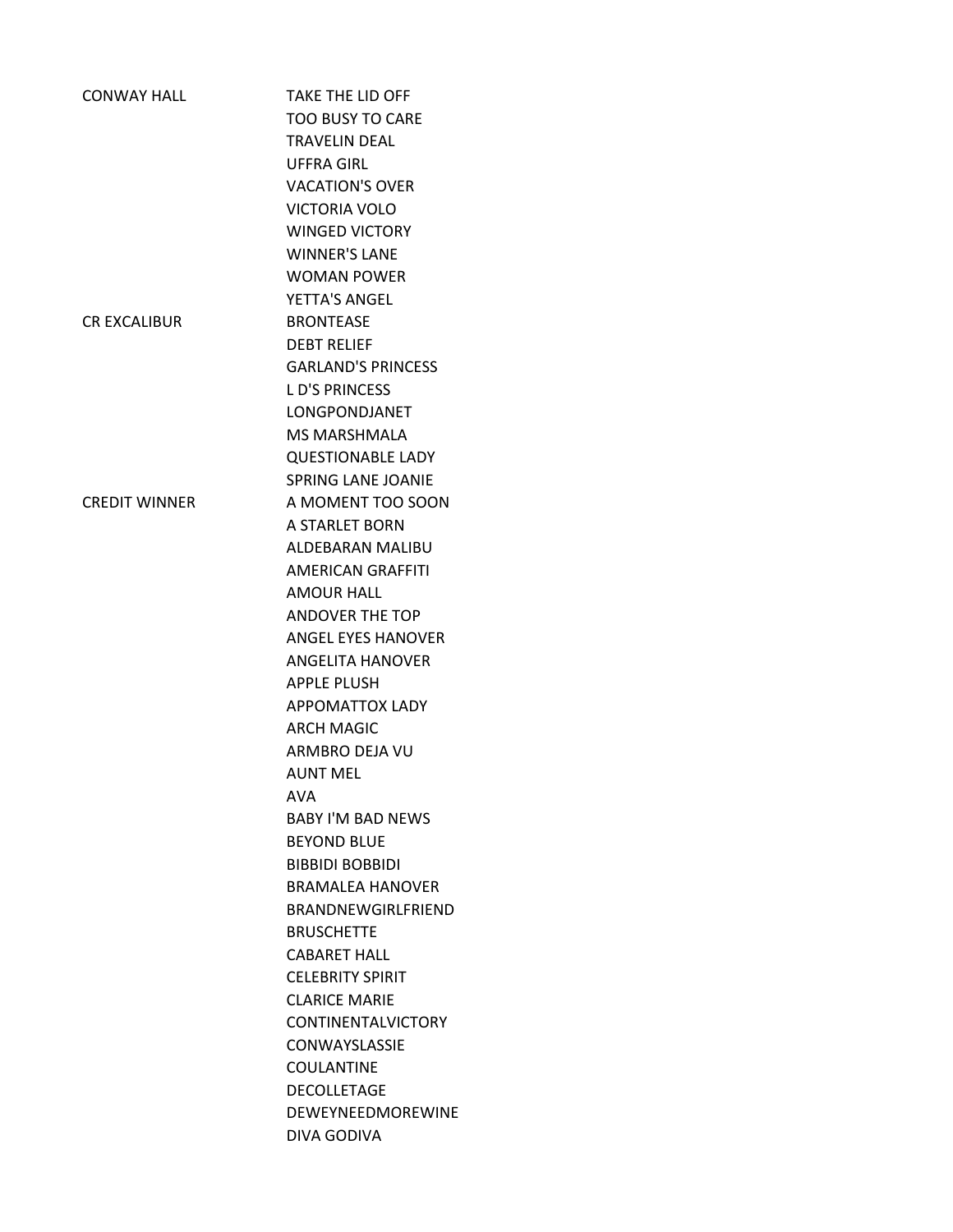DREAM BUY DREAM N LINDY DUOLOTTA EIGHT BELLS ELECTRA HANOVER ELUSIVE DESIRE FALLS FOR YOU FANCY FILLY AT BIGS FINAL COUNTDOWN FITNESS GIRL FRACTION FULL TANK GALAHAD'S DAMSEL GLIDE BY GOLD FISH HABIT HALLMARKER T HEMI BLUE CHIP HEY MISTER HOMEFORTHEHOLIDAYS HOT OFF THE PRESS I WANTED WINGS I'M ON CLOUD NINE INSPIRED SOCIETY IPROMISENOTTOTELL JUDGE JUDY KELLY HALL KENNIE BLUE CHIP KENU DANCE L A FREEWAY LA TAPATIA LADY ANDOVER LADY TALBOT LADYMATIC LAPPONIA LIGHT THE FLAME LINDY'S HEIRESS LINDY'S MADONNA MADAM SUPER BOWL MADELINE'S CHARM MARION MICHELLE MARS BAR MATHERS GINGER MICHELLE'S ANGEL MISS GARLAND MISS WISCONSIN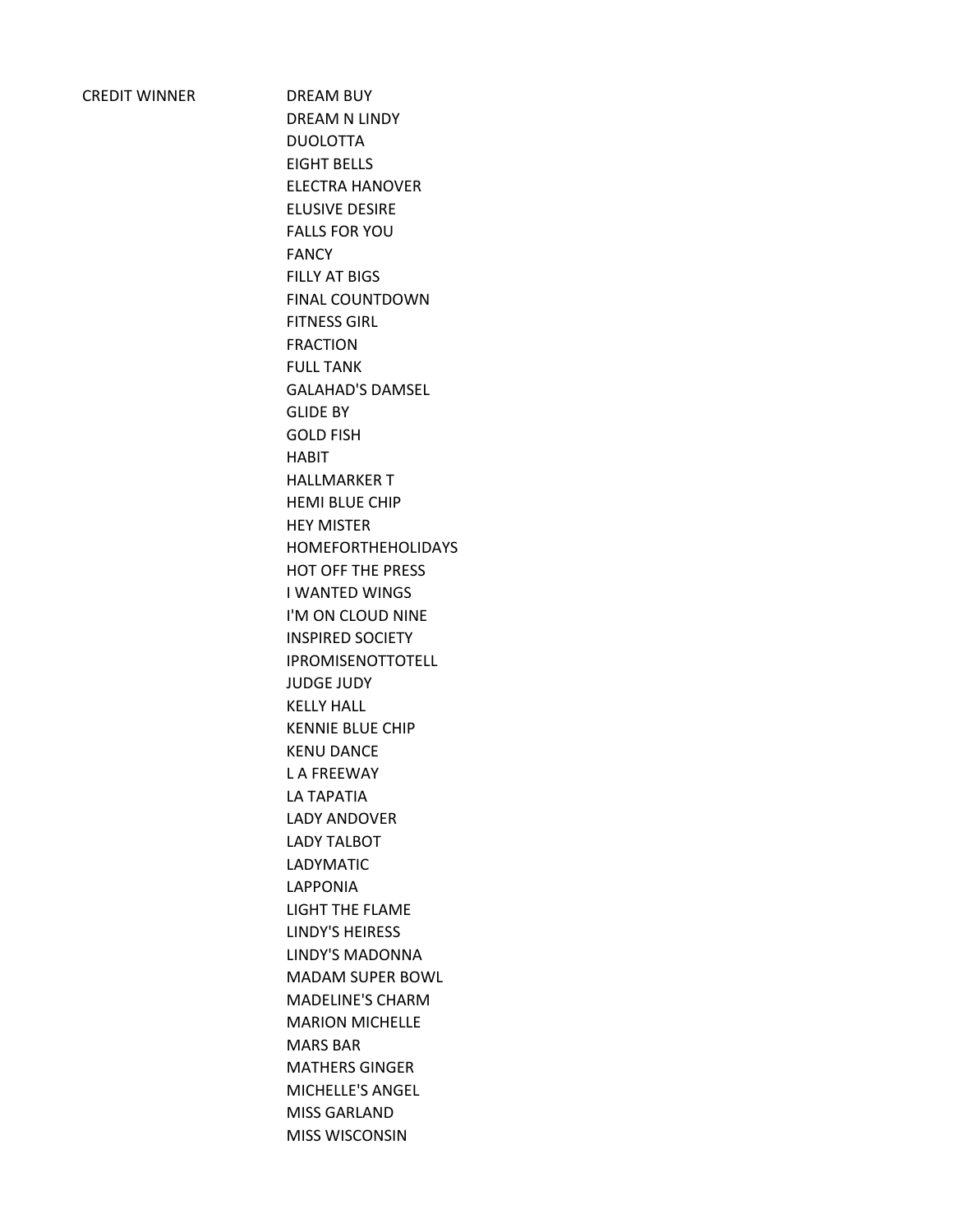**MOTHERLAND** MS KRISTIN MUCHNESS MY LADY LINDY MYSTICAL MOONLIGHT NAKED LYRIC NAN'S CONWAY NEW HAMPSHIRE GIRL NEW ROYALTY NO PAIN NO GAIN NOT A DIVA OH SWEET BABY ON THE BRIGHT SIDE PEACE OF MIND PEACEFUL WAY PEACH MARTINI PLATINUM LINDY PLEASECOMETOBOSTON PSYCHOTHERAPIST PURPLE RAIN QUEEN OF THE MOOR QUEEN SERENE REVEN CROWN RIGHT ON RENEE ROYAL BAIT SASHAY SATIN PILLOWS SIERRA MARVEL SILVER SPRINGS SOUTH BAY SPECTACULAR BAY SPICEBERRY HANOVER SPICY WINGS STONEBRIDGE ENCORE SURREY WITH FRINGE TICKET TO BROADWAY VELMA K VIVACIOUS BROAD VIVICA HALL WARRAWEE KATE WEDDING DRESS WINBAK MAYA WOKE UP DREAMING YOUR WORD IS GOOD AMERICA'S TREASURE AMERICAN STARLET K

DEWEYCHEATUMNHOWE ALLIANNA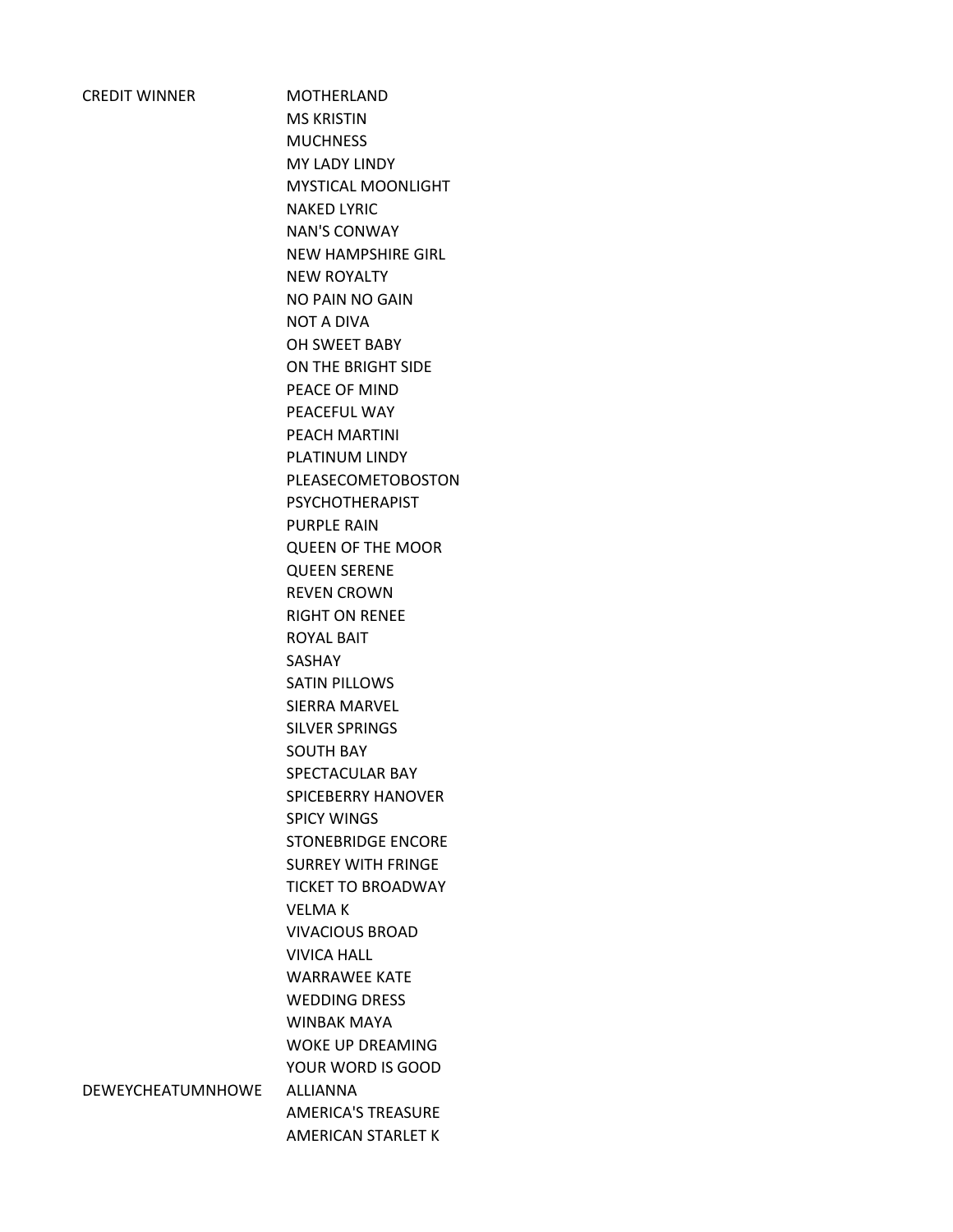DEWEYCHEATUMNHOWE ANGELA HALL ANGELHOLM HANOVER APPLECIDER HANOVER ARABELLA HALL BAILEYS BREEZE BALANCE BAR BAR BALLAD BLISS BLUER THAN BLUE CAPRI HALL CASTING COUCH CELEBRITY ATHENA CHARLIZE HALL CHARMER HALL CHELSEA HALL CHEQUE THE SHINE CHIPPEWA STREET CHIPS N CAVIAR CHRISTABEL HALL CJ'S NOT A CLUE COLLEEN HALL COOL CREEK BREEZE CR OH SUZANNA CREME DE COCOA DARING MARISSA DAYLON MYSTIQUE DEBBIE HALL DREAM TAKER ELEGANT ANDREA ENCHANTED EVENSONG AS FANCY N DIAMONDS FASHION BLISS FASHIONABLEFILLY FINAL TIME FLOWER BOX GARLAND BONITA GEMINI HALL GINEVRA BI GIZA GLAMOUR GIRL K HEARTLAND CLASSIC HEAVENLY CHOCOLATE HONEYED AS HOWARD'S SISTER JENNY ON THE BLOCK JULIEANNIE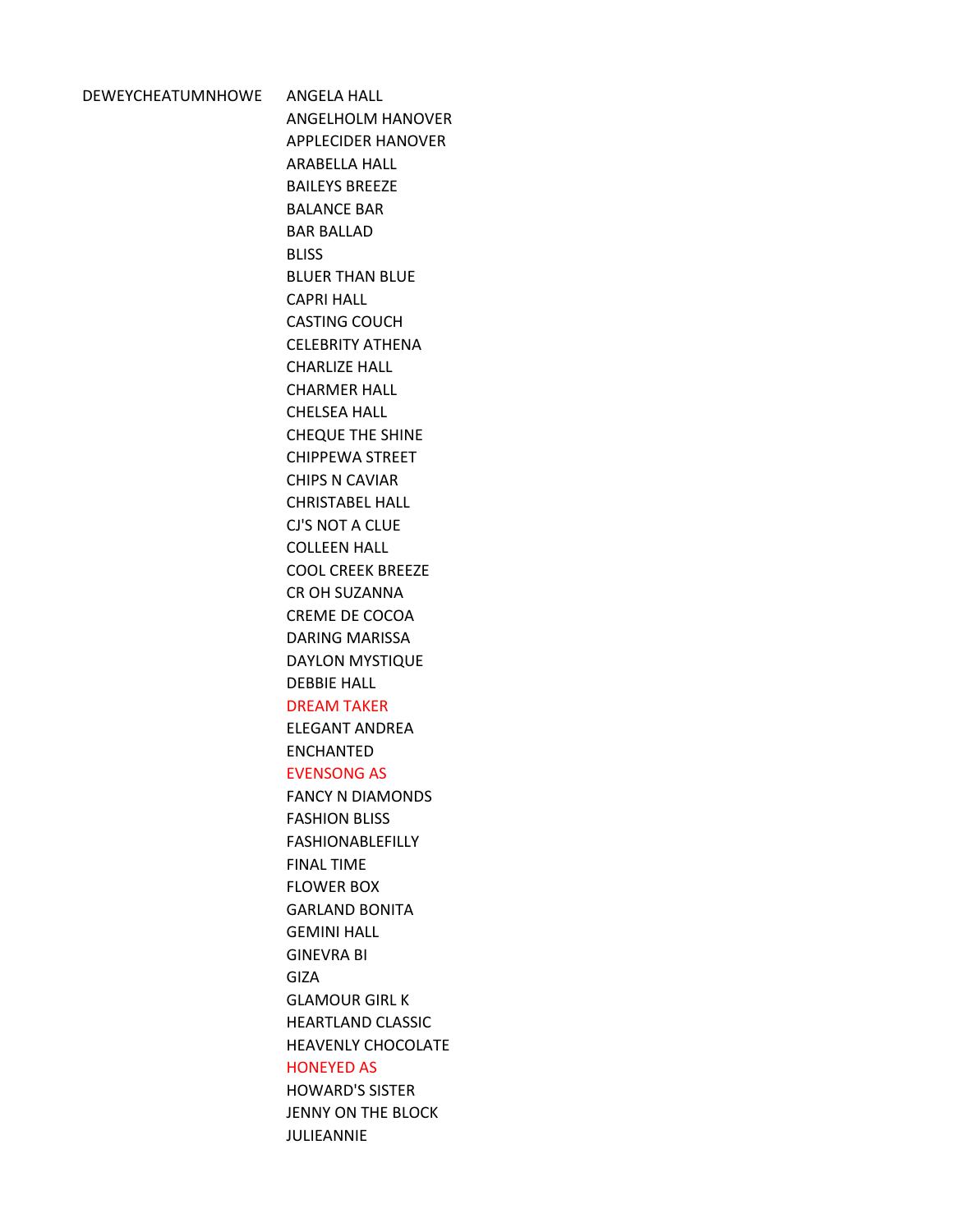# DEWEYCHEATUMNHOWE KEYSTONE CAPRICE

KINDLING LINDY'S GODDESS LINDY'S LEGACY MARGARITA HALL MAURESMO MEADOWBRANCH MARY MEDUSA BLUE CHIP MEDWYN HANOVER

# MISS EL PASO

MYSTIC SOULMATE NOTE TO SELF ON BROADWAY DE VIE ON WITH THE SHOW PASSAGEWAY PERFECT SCORE PERUGIA PETITE SYRAH PINE FOR PINE NUT QUEENIE ROCKS QUESTIONABLECREDIT RAISING THE BAR RC BISCUIT REAL DOUGH

### REALITY AS

SALT HILL BRIGID SANDRA B

# SAYURI BOKO

SEXPOT HALL SHIPPS EMPRESS SILKY CELINE SING ME TO SLEEP SIREN HALL SMART DREAM SOCKSY'S SISTER SPIN THE PLANET STEPHANIE MERIT SUGAR N CHIPS SUMI HANOVER SWEET AS TAVETA TEASE PLEASE THE TEMPTRESS TICKLE ME PRIMO TK LINDY TROTTING FOR FUN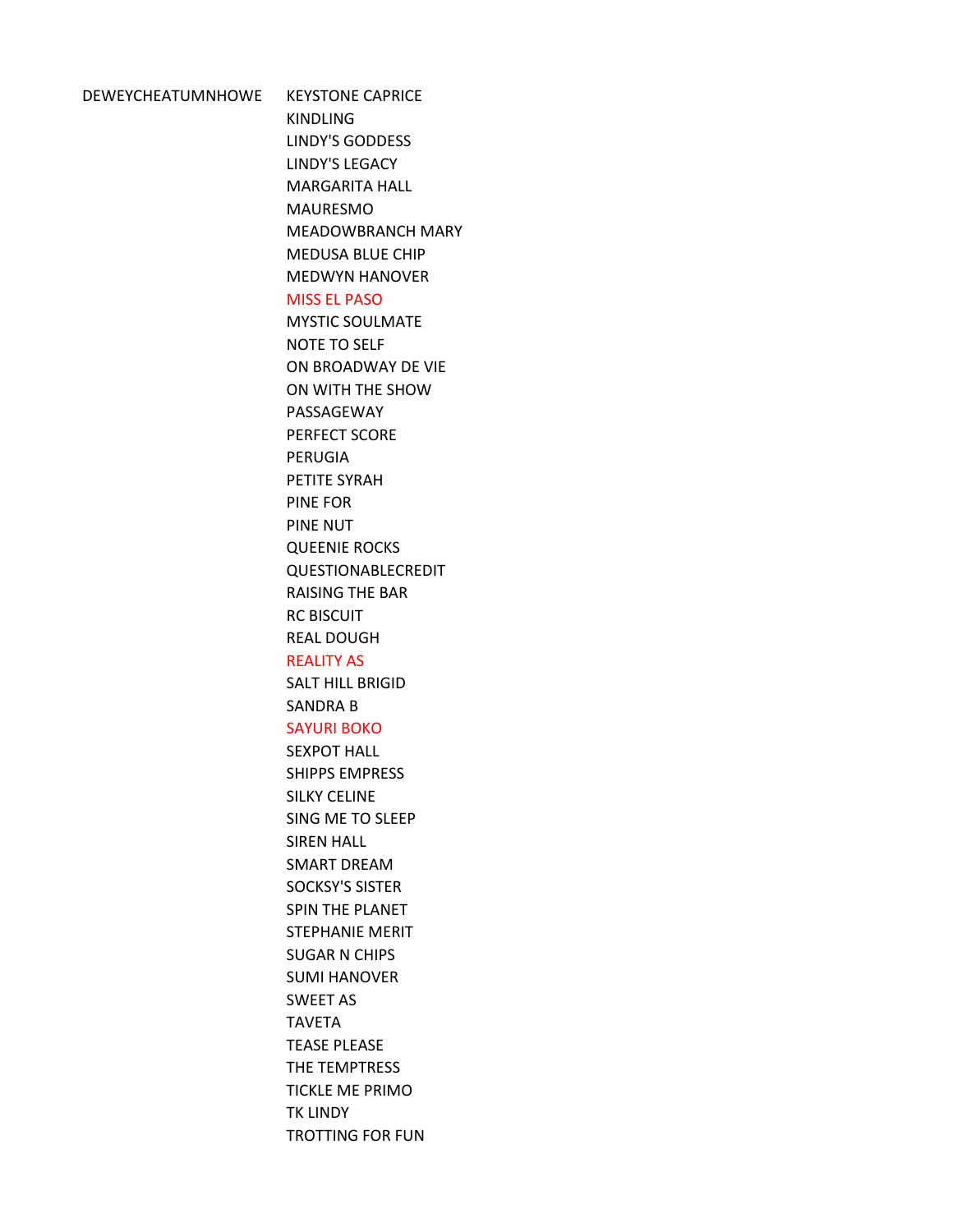| DEWEYCHEATUMNHOWE         | <b>TRUE LOVE</b>          |
|---------------------------|---------------------------|
|                           | <b>TRUTH AND JUSTICE</b>  |
|                           | <b>VAPOR RISES</b>        |
|                           | <b>VENUS HALL</b>         |
|                           | <b>VERONICA LAKE</b>      |
|                           | <b>VICTOR'S FINESSE</b>   |
|                           | <b>WARCAT HALL</b>        |
|                           | <b>WESLYNN LEGACY</b>     |
|                           | <b>WINBAK DRFAM</b>       |
|                           | <b>WINGS ON FIRE AS</b>   |
|                           | <b>WINNERS ONLY</b>       |
|                           | <b>WINNING JONLIN</b>     |
|                           | <b>ZINGER</b>             |
| DIAMOND GOAL              | CANDLELIGHT               |
|                           | DR GOOD GOLD              |
|                           | <b>GUINEVERE'S STAR</b>   |
|                           | <b>KRIS'S LEGACY</b>      |
|                           | <b>LOVELY LEITRIM</b>     |
|                           | PRINCESS COSETTE          |
|                           | <b>ZIMBABWE</b>           |
| <b>FRESH WINNER PEARL</b> | <b>MRS ICE MAN IKE</b>    |
|                           | PICK ME A ROSE            |
|                           | <b>PRINCESS KELLY</b>     |
|                           | <b>TORNADO MISTI</b>      |
| <b>GEMINI JASON</b>       | <b>BE READY Z TAM</b>     |
|                           | <b>JEZZABELL HOTSPUR</b>  |
|                           | PASSWORD                  |
| <b>HEIFETZ HANOVER</b>    | <b>DAYLON DREAMER</b>     |
|                           | <b>OUR AMAZING ASHLFY</b> |
|                           | <b>SOPHIE GIRL</b>        |
| <b>HOWD THAT FEEL</b>     | <b>ANOMALY HANOVER</b>    |
|                           | <b>DESIGNABLE</b>         |
|                           | <b>HIT GIRL</b>           |
|                           | <b>KATIE'S LEGACY</b>     |
|                           | <b>LADY LINDY</b>         |
|                           | MICHELLE'S WAY            |
|                           | <b>ROYALS FANTASY</b>     |
|                           | SIGNALHILL ELECTRA        |
| <b>LISLEA</b>             | ALL ABOUT MAGGIF          |
|                           | <b>BELLAS BLISS</b>       |
|                           | <b>BOOTSY</b>             |
|                           | <b>BRICKYARD TROUBLE</b>  |
|                           | <b>CALLING ORSIN</b>      |
|                           | <b>CIRQUE</b>             |
|                           | <b>CROSS CREEK KASSIE</b> |
| <b>LISLEA</b>             | DIVA LA DELIGHT           |
|                           | <b>DREAM OF ACTION</b>    |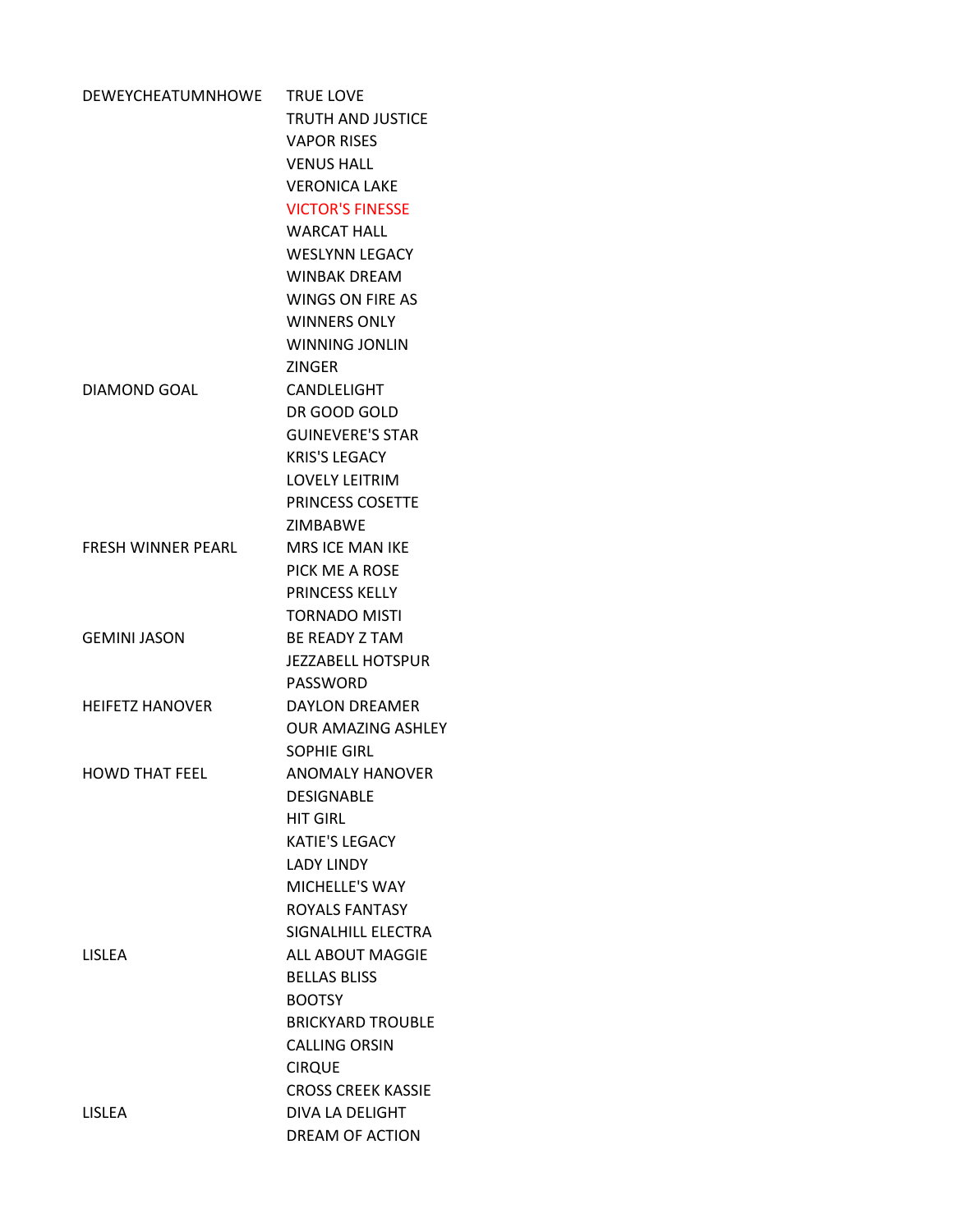| <b>LISLEA</b>      | <b>FINAL WESTERN</b>      |
|--------------------|---------------------------|
|                    | HEATHERJEANKILLEAN        |
|                    | <b>HELENS GRACE</b>       |
|                    | <b>HOSEL ROCKET</b>       |
|                    | J L LUCY                  |
|                    | <b>KEEP ME POSTED</b>     |
|                    | <b>LARISSA HALL</b>       |
|                    | <b>LOVE CARD</b>          |
|                    | <b>NATCHITOCHES</b>       |
|                    | PINK LEMONADE             |
|                    | <b>PRECIOUS WONDER</b>    |
|                    | <b>PRINCESS BIDU</b>      |
|                    | <b>PRINCESS IRIS</b>      |
|                    | PRINCESS OF DREAMS        |
|                    | PRINCESS SULTANA          |
|                    | <b>WHATSMY NAME AGAIN</b> |
| <b>MAKE IT HOT</b> | <b>ADORABLISH</b>         |
|                    | <b>ALL ABOUT VICTORY</b>  |
|                    | <b>CONGO QUEEN</b>        |
|                    | <b>ELOQUENT</b>           |
|                    | <b>GMR'S JAZZIE LADY</b>  |
|                    | <b>NORTHERN SPLENDOUR</b> |
|                    | <b>SANDRA VICTORY</b>     |
|                    | <b>HURRY CURRY</b>        |
|                    | <b>KASH ANGEL</b>         |
|                    | <b>MAPLE GROVE FLAME</b>  |
|                    | <b>VANILLA DELIGHT</b>    |
|                    | <b>WHISPER HANOVER</b>    |
| <b>MONTF HALL</b>  | <b>AIRACON</b>            |
|                    | BEAVERCREEKSWEETIE        |
|                    | <b>COALETTE TWO</b>       |
|                    | <b>DW'S JEANNE</b>        |
|                    | <b>GRACIES LITTLE GAL</b> |
|                    | <b>JUSTAWEESTAR</b>       |
|                    | <b>MAMALICA KOSMOS</b>    |
|                    | <b>MARTINI MAGGIE</b>     |
|                    | <b>MY LAST WISH</b>       |
|                    | <b>SEAWAY SAMI SUE</b>    |
|                    | YANKEE T L C              |
| MUTINEER           | <b>BONFIRE HANOVER</b>    |
|                    | <b>COMMAND A BUCK</b>     |
|                    | D PUNKEY LADY             |
|                    | <b>EAST CREEK WENDY</b>   |
|                    | <b>GIANT SMASH</b>        |
| MUTINEER           | <b>KOSHER WINNER</b>      |
|                    |                           |
|                    | LAVABOWL                  |
|                    | <b>MISS COURTNEY</b>      |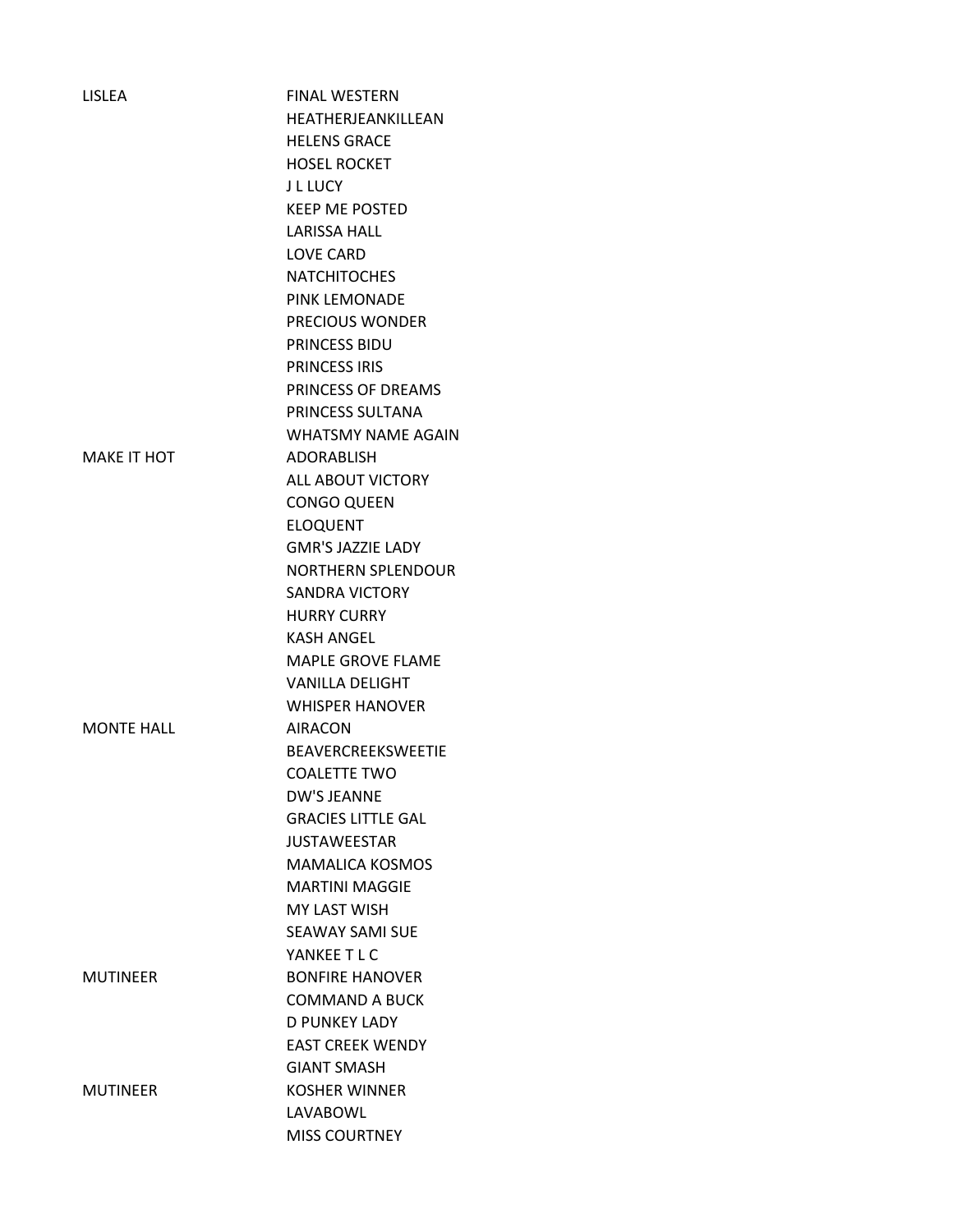| <b>MUTINEER</b>           | <b>REVENUE SHARES</b>     |
|---------------------------|---------------------------|
|                           | RUNAWAY MADONNA           |
|                           | <b>SHAUNSTRONG</b>        |
|                           | <b>SUMMER BELLE</b>       |
|                           | <b>SUMMER HIT</b>         |
|                           | <b>TYBRIDGE</b>           |
| <b>NATIVE YANKEE</b>      | <b>BRESCIA</b>            |
|                           | <b>CLASSICAL PRINCESS</b> |
|                           | <b>DUCHESS OF DUNDEE</b>  |
|                           | <b>DUSTY GIRL</b>         |
|                           | <b>FRISKY FLIGHT</b>      |
|                           | <b>GIRL POWER</b>         |
|                           | IN THE AIR                |
|                           | <b>LISSOME HANOVER</b>    |
|                           | <b>WON'T SHE TELL</b>     |
|                           |                           |
| <b>NOBLE CAM</b>          | <b>ISN'T SHE LOVELY</b>   |
| PASSAILED                 | <b>NFLLY GRFY</b>         |
| PRAYER I AM               | <b>BIG SURFER</b>         |
|                           | <b>CHRISTINE'S ANGEL</b>  |
|                           | <b>CINNAMON CAVIAR</b>    |
|                           | DON'TWANTTOBEBLUE         |
|                           | <b>DREAM EDITION</b>      |
|                           | <b>GLORY'S LAST STAR</b>  |
|                           | <b>HEAR TELL</b>          |
|                           | <b>INSIDEMYMIND</b>       |
|                           | <b>JETTIES</b>            |
|                           | <b>JOLIE HALL</b>         |
|                           | <b>KAYLON</b>             |
|                           | <b>MEADOW DION</b>        |
|                           | <b>MISS DION</b>          |
|                           | <b>MS SPFFDY</b>          |
|                           | NEHANA                    |
|                           | <b>RUNNING GEAR</b>       |
|                           | SPEED DOT COM             |
|                           | <b>SPEEDING ROSEY</b>     |
|                           | <b>SPEEDING SPECIAL</b>   |
|                           | <b>SPEEDY BIG GIRL</b>    |
|                           | <b>SPEEDY VANOVA</b>      |
|                           | <b>SUMMER RAN</b>         |
|                           | <b>SURFING FAY</b>        |
|                           | <b>TENDER DION</b>        |
| <b>QUIK PULSE MINDALE</b> | <b>DELIGHTFUL DANCER</b>  |
|                           | <b>GRAND UNION</b>        |
|                           | <b>HIGHSCAPE</b>          |
|                           | POWERFUL DOROTHY          |
|                           | <b>QUICK QUESTION</b>     |
|                           | <b>RELUX HANOVER</b>      |
|                           |                           |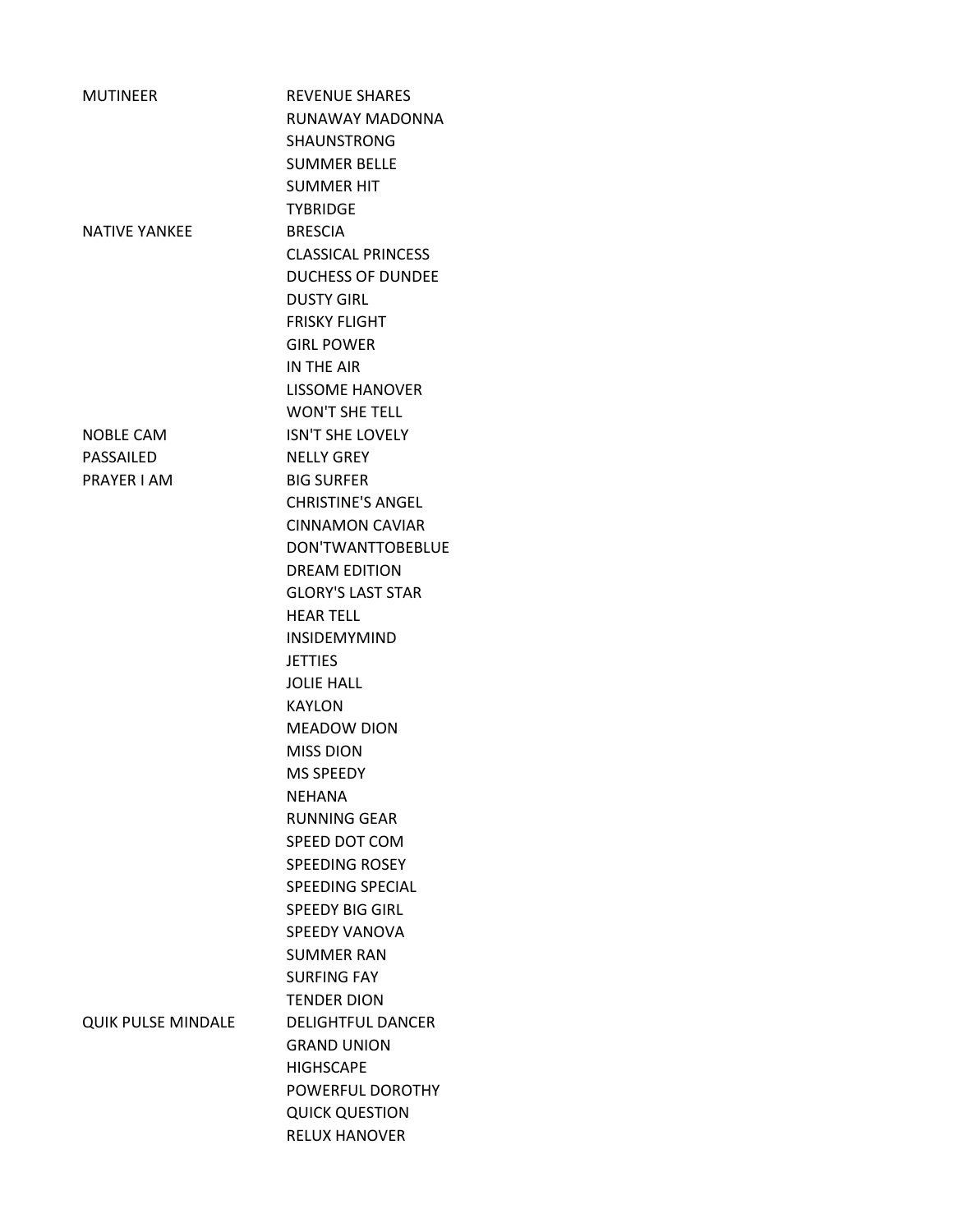| <b>QUIK PULSE MINDALE</b> | <b>SYRAH HANOVER</b>     |
|---------------------------|--------------------------|
|                           | TOO COOL FOR U           |
|                           | <b>UNACCOUNTABALL</b>    |
|                           | <b>WINBAK LAS VEGAS</b>  |
| <b>RC ROYALTY</b>         | <b>ABBEY CRAIG</b>       |
|                           | <b>AFTER HOURS</b>       |
|                           | AGRA                     |
|                           | <b>ALL NIGHT HALL</b>    |
|                           | <b>ANYTHING BUT LOVE</b> |
|                           | <b>APPOMATTOX LADY</b>   |
|                           | ARMBRO MONARCH           |
|                           | <b>ARMBRO TALK</b>       |
|                           | ART OF DECEPTION         |
|                           | <b>AZURE VOLO</b>        |
|                           | BAILEYSIRISHDREAM        |
|                           | <b>BARBARA GOLDSTEIN</b> |
|                           | <b>BARCELONA BABY</b>    |
|                           | <b>BELLE BY BOW</b>      |
|                           | <b>BENTLEY SEELSTER</b>  |
|                           | <b>CHOCOLATTO CHIP</b>   |
|                           | <b>CJ'S TOP SECRET</b>   |
|                           | <b>CONTRARIAN</b>        |
|                           | <b>DARBY'S DELIGHT</b>   |
|                           | <b>DREAM STREET</b>      |
|                           | <b>DREAM TICKET</b>      |
|                           | DREAMA LITTLEDREAM       |
|                           | <b>DREAMSRMADEOFTHIS</b> |
|                           | <b>EVOLUTION</b>         |
|                           | <b>EYEFULL</b>           |
|                           | <b>FEEGEE</b>            |
|                           | <b>FERNESSA</b>          |
|                           | <b>FOREVER JOY</b>       |
|                           | <b>FOUR DAMSALS</b>      |
|                           | <b>GARBO HANOVER</b>     |
|                           | <b>GRADUATION PARTY</b>  |
|                           | <b>HAWAIIAN VICKY</b>    |
|                           | <b>HFATHFR WFATHFR</b>   |
|                           | <b>HINDRIGHT</b>         |
|                           | <b>HURRICANE T</b>       |
|                           | <b>IMPRESSA</b>          |
|                           | <b>IRONY</b>             |
|                           | <b>JUSTA LUCKY YANK</b>  |
|                           | <b>KEYSTONE LEONA</b>    |
|                           | <b>KSENIA</b>            |
|                           | LA BRABA                 |
|                           | <b>LADY DONATO</b>       |
|                           | <b>LOLLY PIKE</b>        |
|                           |                          |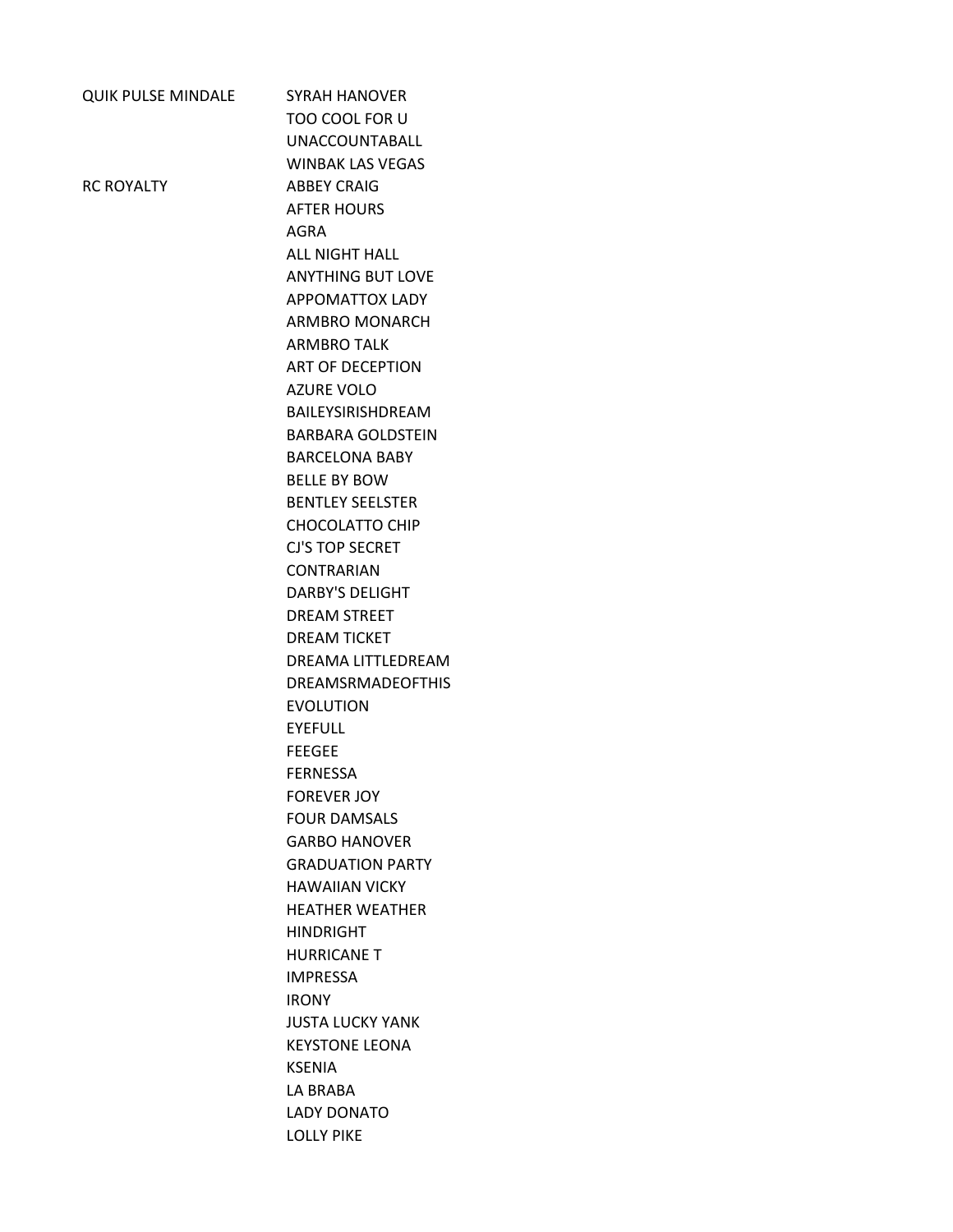RC ROYALTY LUCKY LUCIANA MICROWAVE MUSCLES MISCHIEF LADY MISS CONWAY MISSISSIPPI GIRL MYSTICAL OAKS NAUGHTY NANA NOWERLAND HANA NOWERLAND KRISTEN OVEN READY PACIFIC ELEGANCE PARADISE QUIKIE PERFECT OMF PHILLYCITYHALL PRINCESS LINDSAY PRIZE CHIP PRIZE PERSONA PROMISES KEPT QUILLO RC LIBERTY SAND MOXIE SCREAMING AWSOME SENORITA VICTORIA SERENITY GIRL SHARON CROWN SIENNA SIERRA MAID SOMEWAY SPARKLING CIDER SPRING BREAK LINDY **STARNEIS** SUPER STARLET SUPREME DECISION SWEET SCOTCH SWING ANNA CASH THEBANDFROMBOSTON TORI HALL TURBULENT VICTORIA TYMAL TAVIARA VALENTINE QUEEN VICTOR'S PURSUIT YESSIR THATSMYBABY ZANN'S FAN GOLDEN FALCON N JESSALILMIXUP LIL MISSOPHIA

RIVERBOAT KING BOOK ORDER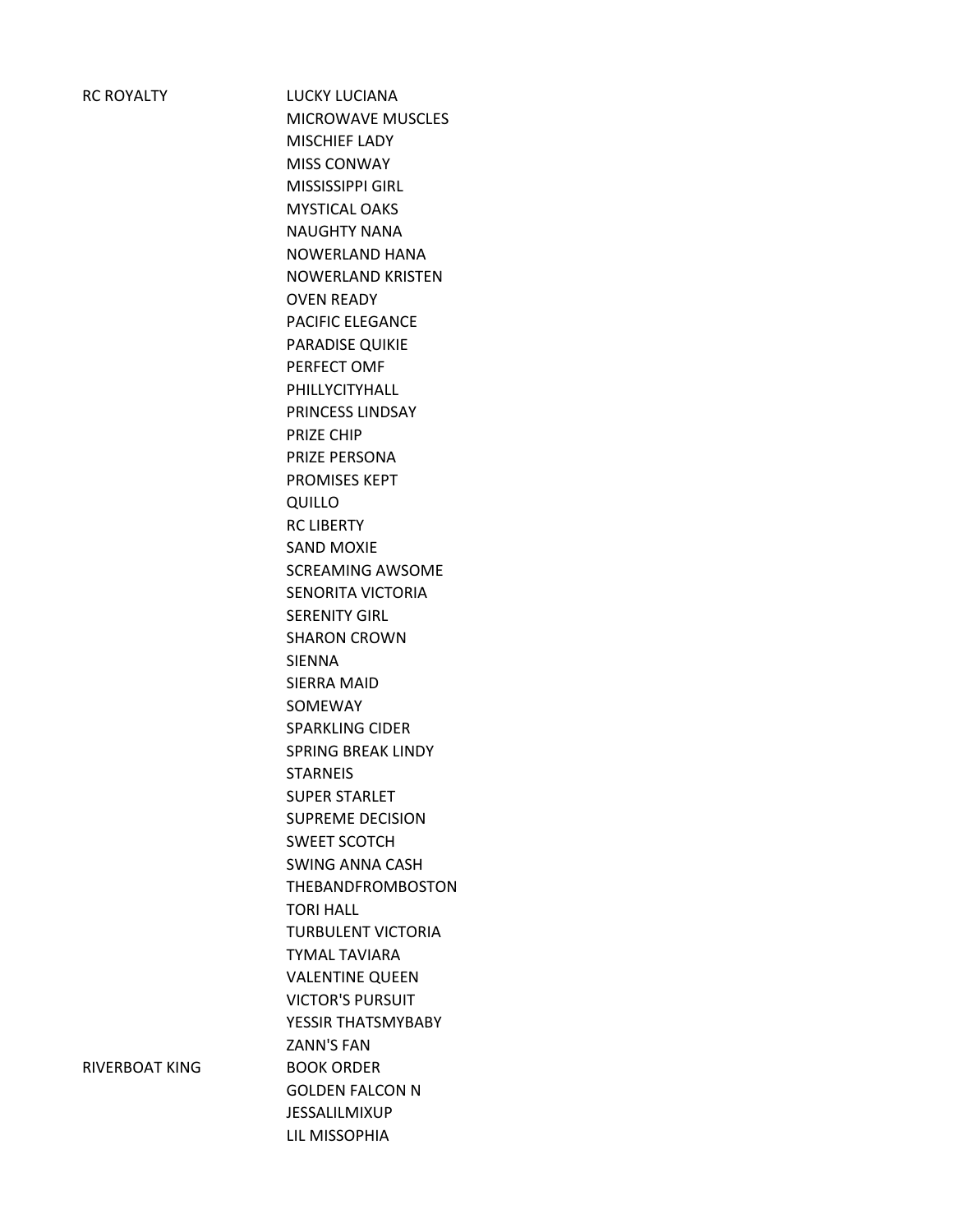| <b>RIVERBOAT KING</b> | <b>LUCK RUNNS OVER</b>    |
|-----------------------|---------------------------|
|                       | <b>MATHAMOMICS</b>        |
|                       | <b>MFMORABILIA</b>        |
|                       | <b>MONACHRIS</b>          |
|                       | <b>SHE'S DETERMINED</b>   |
|                       | <b>THREE MAIDENS</b>      |
|                       | <b>TINA'S BLISS</b>       |
| ROCK N ROLL HEAVEN    | A B SEASCAPE              |
|                       | <b>AETERNA DEO</b>        |
|                       | <b>ALI BADALI</b>         |
|                       | <b>ALL FOR ME</b>         |
|                       | ALPINE GOLD N             |
|                       |                           |
|                       | ALWAYSGETSHERWAY          |
|                       | AMERICAN CHARM            |
|                       | <b>ARMBRO ARMOURY</b>     |
|                       | ARMBRO SAVANNAH           |
|                       | <b>ART'S REALITY</b>      |
|                       | <b>B INTENSIFIED</b>      |
|                       | <b>BARRY BLUE CHIP</b>    |
|                       | <b>BEACHBUNNY HANOVER</b> |
|                       | <b>BETTOR'S BALLERINA</b> |
|                       | <b>BOOYA BEACH</b>        |
|                       | <b>BUNNY'S LEGACY</b>     |
|                       | <b>BUY ART</b>            |
|                       | <b>CAMS LEADING LADY</b>  |
|                       | <b>CANTOR'S DAUGHTER</b>  |
|                       | <b>CAPERICORN</b>         |
|                       | <b>CARD TRICK HANOVER</b> |
|                       | <b>CAROLINA SUNSHINE</b>  |
|                       | <b>CATCH A DRAGON</b>     |
|                       | <b>CHEERFUL OUTLOOK</b>   |
|                       | <b>CHEROKEE NDN PRNCS</b> |
|                       | <b>COIL HANOVER</b>       |
|                       | COQUELUCHE SEMALU         |
|                       | CZARINA HANOVER           |
|                       | DASHBOARD DANCER          |
|                       | <b>DIAL ROMANCE</b>       |
|                       | DIVA DELIGHT              |
|                       | <b>DONKEYS CAN TALK</b>   |
|                       | DREAMLANDS DELILAH        |
|                       | <b>ENDLESS PROJECT</b>    |
|                       | EVE.                      |
|                       |                           |
|                       | <b>EXCITANTE</b>          |
|                       | <b>FANCIFUL</b>           |
|                       | <b>FOX VALLEY LADYDOC</b> |
|                       | <b>GRANDMA DOROTHY</b>    |
|                       | <b>GYRATIONS</b>          |
|                       |                           |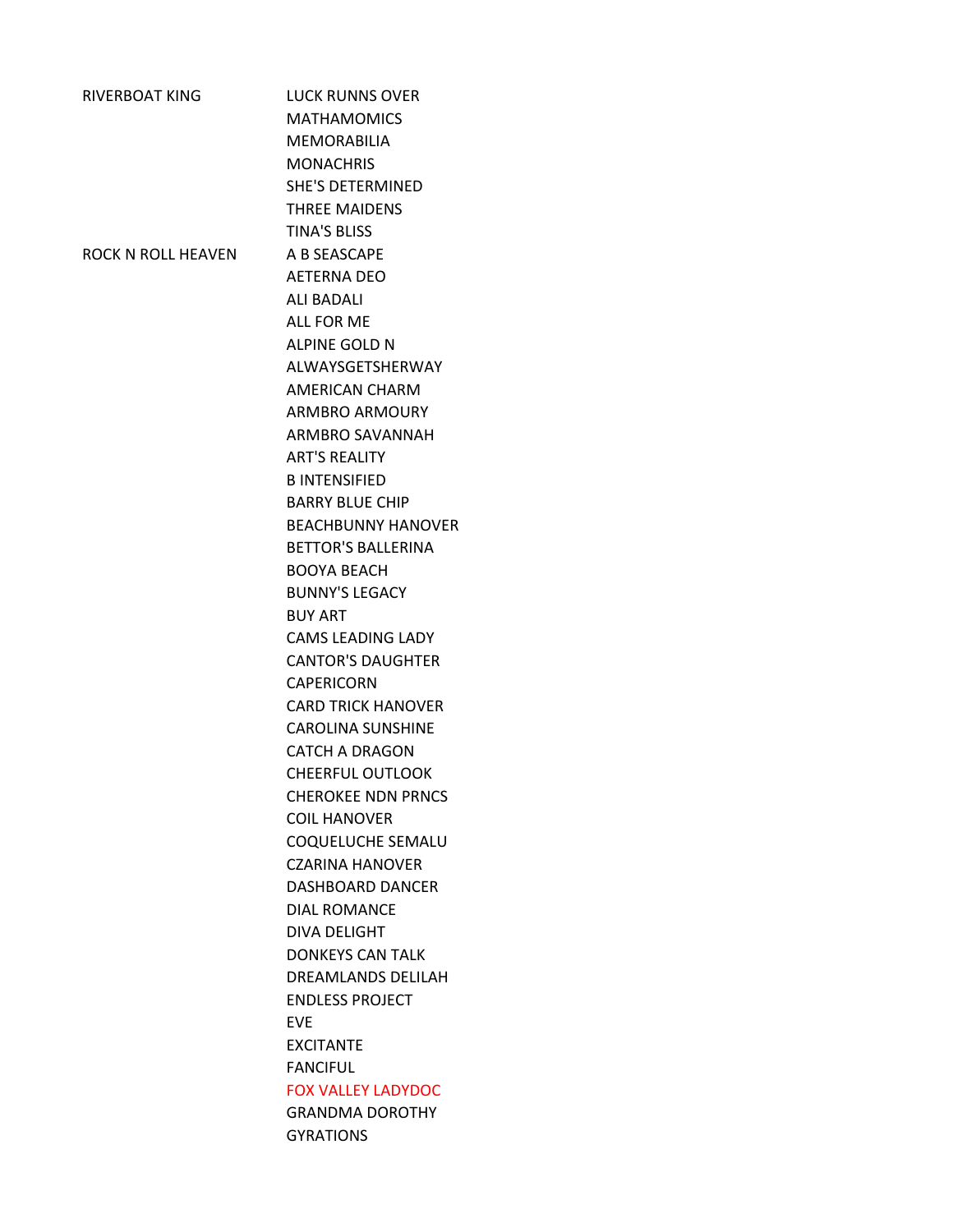ROCK N ROLL HEAVEN HEDGIE BLUE CHIP HIDDEN TOUCH HIGHMAINTENANCEART HYPERTHERMIA I'M NOT DREAMIN IFUWANTITCUMNGETIT IT'S THE PAPERGIRL J K PURE PEARL JK GOOD VIBRATIONS JK OWHATANITE JK SOUNDOFMUSIC KANDY'S DELIGHT KISSING BANDIT KOUTZINA LADIES LIFE LADY INDIGO LADY MATAWAI N LATE CLOSER LEAVE EM GASPING LESSOFIT HANOVER LIFE'SLILTREASURE LISBELLA LISMOREBELLA LITTLE MISS ME LOVER'S TALK LOVING CAROLINE LUCK ON MY SIDE MARIAH BLUE CHIP MATTADORABLE MERCY MERCY MERCY MILLIE AND MARY MILLIE MOLLIE MINDSWEEPER MISS WALKER MISSISSIPPI RIVER **MISTREOS** MOLLIE MILE MY GIRL'S A STAR MY METALLICA MY TRUE DELIGHT MYSTICAL GYPSY NATIVE FLOWER NATURAL INSTINCT NUKE'S LAST DREAM

ODDS ON BETH PANIPULATOR PENNY PINCHER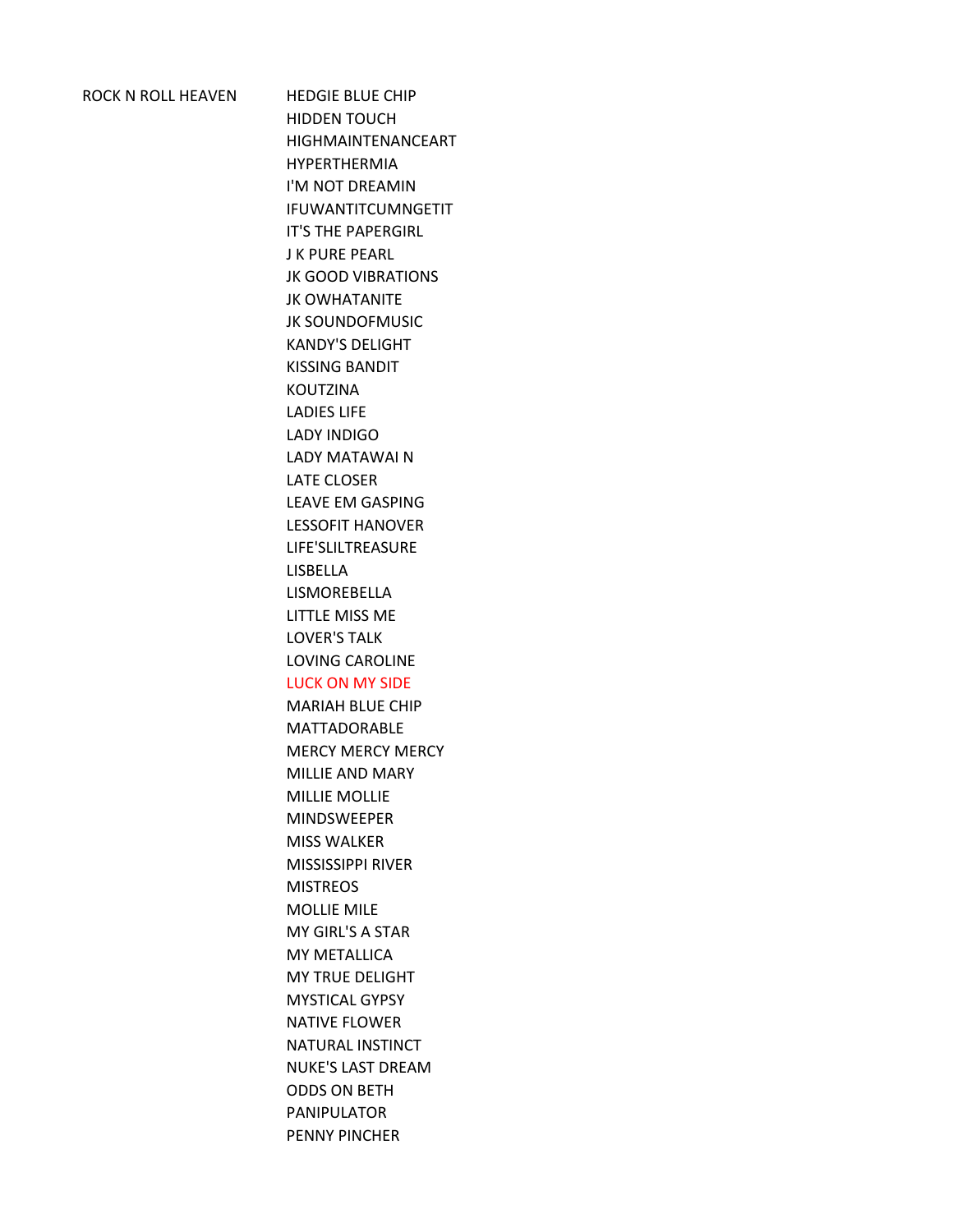## ROCK N ROLL HEAVEN PERFECT PENNY

QUEEN OF ARTS RED HIGH HEELS REMEMBER WHEN RILEY CHARACTER RITA HALL SABINE HANOVER SEBRING BLUE CHIP SHESA BRAGN DRAGON SHOW OFF SINFUL CINDY SOGGY BRITCHES SONG IN A MAJOR STONEBRIDGE LUAU STONEBRIDGE PRIMA STRIKING TERROR STUDENT DRIVER STYLE SEMALU SUNDUEL A SWEET LADY LEE SWEETHEARTS DANCE SWIFT BLUE CHIP TARPORT BACCARAT TAXI FARE HANOVER THONG SONG THREE KILO TIDEWATERDRAGONFLY TRICKY BUSINESS TROPIC'S BEACHGIRL TRULY ARTISTIC TUG RIVER PRINCESS TWIN B SASSY UNLAWFUL SMILE UNSOLVED MYSTERY VILLA HANOVER VILLAGE BOLERO WALL OF ART WATERCOLOR HANOVER WESTERN CRUISE WESTERN MONTANA WESTERN WISDOM WHAT AN ATTITUDE WHATSTROUBLNUBUNKY WHITESAND SCARLET WICHITA HANOVER WINBAK DELIGHT WINDSONG HOPE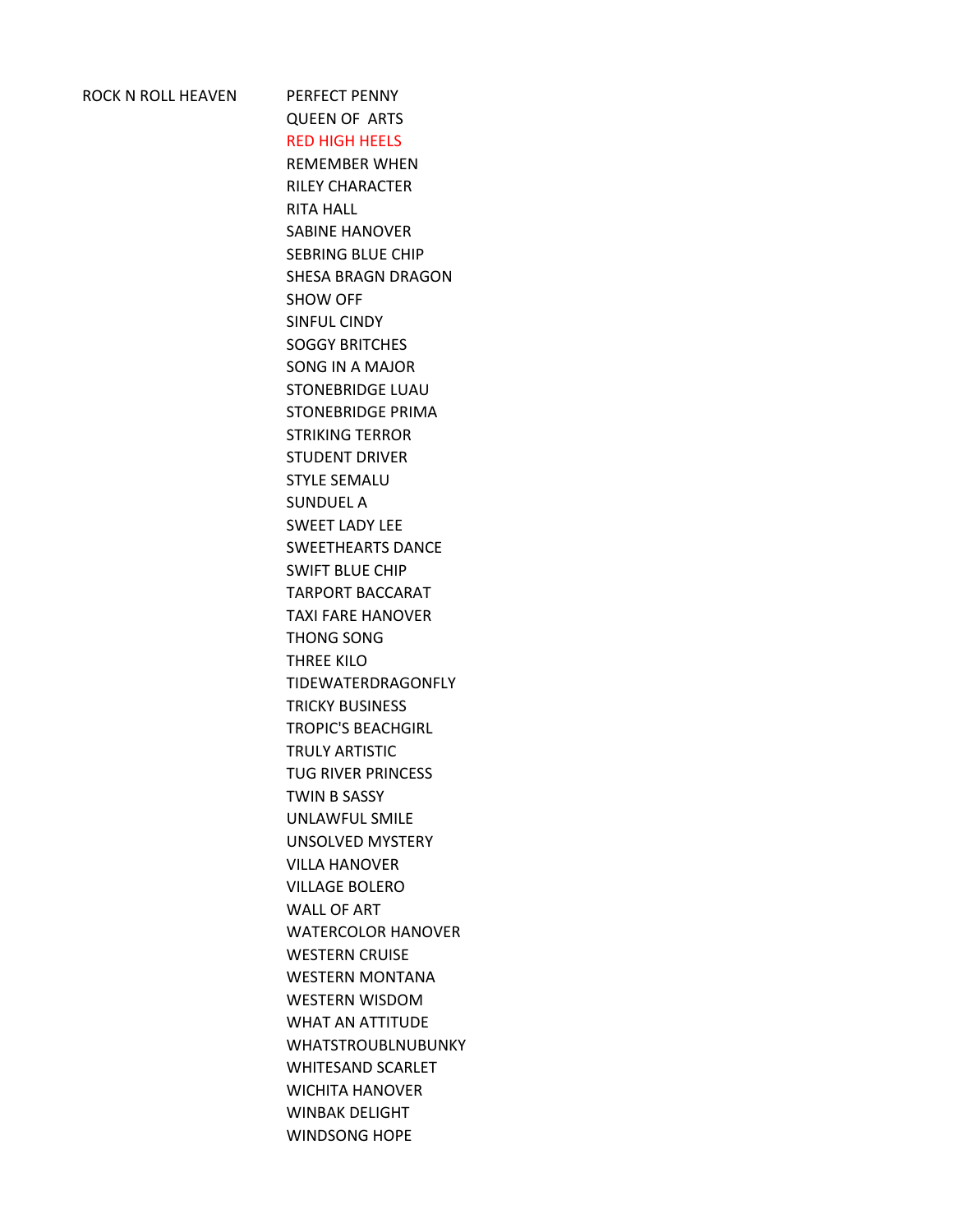| ROCK N ROLL HEAVEN | <b>XHILARATION</b>        |
|--------------------|---------------------------|
|                    | <b>YES MAAM</b>           |
|                    | YOU DON'T KNOW ME         |
|                    | YOU'RE LIKEADREAM         |
|                    | <b>ZINTILLATING</b>       |
| ROLL WITH JOE      | AB FAB                    |
|                    | <b>ADVANTEST</b>          |
|                    | <b>AMBITION</b>           |
|                    | <b>ANGEL PLACE</b>        |
|                    | <b>APERE HANOVER</b>      |
|                    | <b>APRICOT BRANDY</b>     |
|                    | <b>ARL'S TROUBLEMAKER</b> |
|                    | ARMBRO ALTHEA             |
|                    | <b>ARMBRO BIANCA</b>      |
|                    | <b>ARMBRO OCASEY</b>      |
|                    | ART ACCOUNT               |
|                    | <b>ASHLEE'S STAR</b>      |
|                    | <b>ASHLEE'S WAY</b>       |
|                    | <b>B J'S SUNSHINE</b>     |
|                    | <b>B SO LUCKY</b>         |
|                    | <b>BACKSTREET SWEETIE</b> |
|                    | <b>BADLANDS JENNA</b>     |
|                    | <b>BEACH BRETTA</b>       |
|                    | <b>BIDFORAKISS</b>        |
|                    | <b>BIGGEST BIG BERTHA</b> |
|                    | <b>BLISS N VINEGAR</b>    |
|                    | <b>BRONZER BABE</b>       |
|                    | <b>BULLVILLE ANA</b>      |
|                    | <b>BULLVILLE GABETTIE</b> |
|                    | <b>CELL POWER</b>         |
|                    | CHANT-A-NUKA              |
|                    | <b>CIRCLE GAME</b>        |
|                    | <b>COMING LATF</b>        |
|                    | COOL WORLD                |
|                    | <b>CUPCAKFCRAZF</b>       |
|                    | DANCE WITH ME DEE         |
|                    | <b>DAWN'S IDEAL</b>       |
|                    | DAY BLUE CHIP             |
|                    | <b>DEVILS DELIGHT</b>     |
|                    | <b>DIAMONDSFRMICHELLE</b> |
|                    | <b>DREAM SEEKER</b>       |
|                    | <b>ESCAPE GIRL</b>        |
|                    | <b>FAST PRINCESS</b>      |
|                    | <b>FEEL LIFE</b>          |
|                    | <b>FIND A HAPPY PLACE</b> |
|                    | <b>FLITABOUT</b>          |
|                    | FOR THE GOODRHYMES        |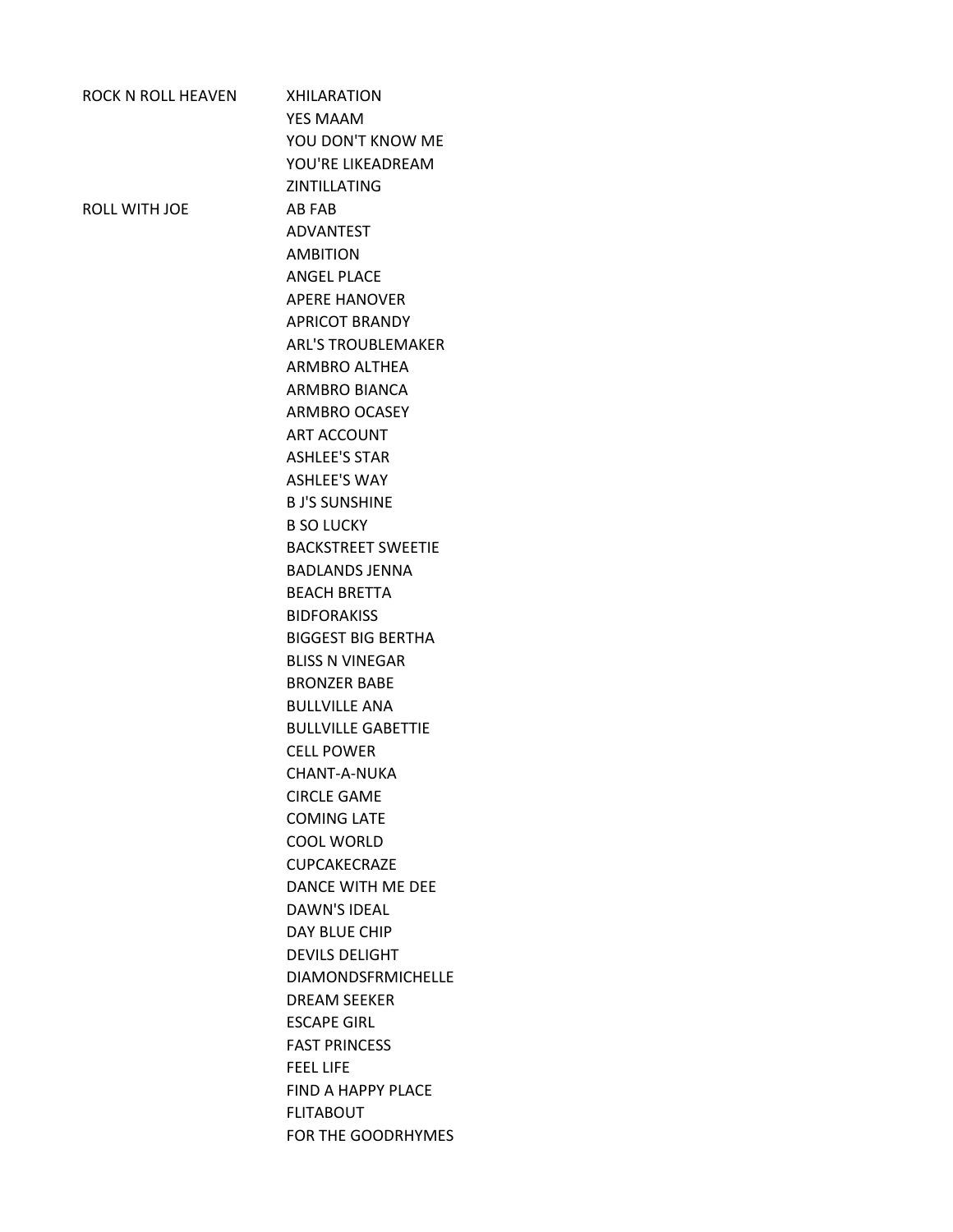ROLL WITH JOE FROSTY VALENTINE GAUCHO ARTS **GIGGLICIOUS** GRAVITY HARMONY OAKS QUEST HAT DANCE HANOVER HEAVENLY SIGN ICHIBAN BLUE CHIP IRENEONTHEMOVE ISLAND ESTATE JANNS BID JK DANCING QUEEN KATE'S JOY KATIE MY GIRL KG KATRIONA L DEES DREAM GIRL LADY ASHLEE ANN LADY LUNA LADY PAPARAZZI LADY REI LADY'S SECRET LETSGOBACKTOBED LIGHTNING D DUBE LILLIAN FORD LISJUNE ANN LONG GONE LOVE YOU FORTY LOVELY ASTRO LOVIN A FOOL LYONS ANITACOL LYONS LASS LYONS LUCK MADE OF MONEY MAID WEST MATTARONI MICHELLE'S DREAM MISS MULBERRY MISS TWO PACK MISS ZINFANDEL MOMENT OF TRUTH MOMMY ROBIN Q MRS AMERICAN PIE MUSICAL TONE NORTHERN DUCHESS NOVELTY AS NUKE'S DINER ODDS ON LASSOMYHRT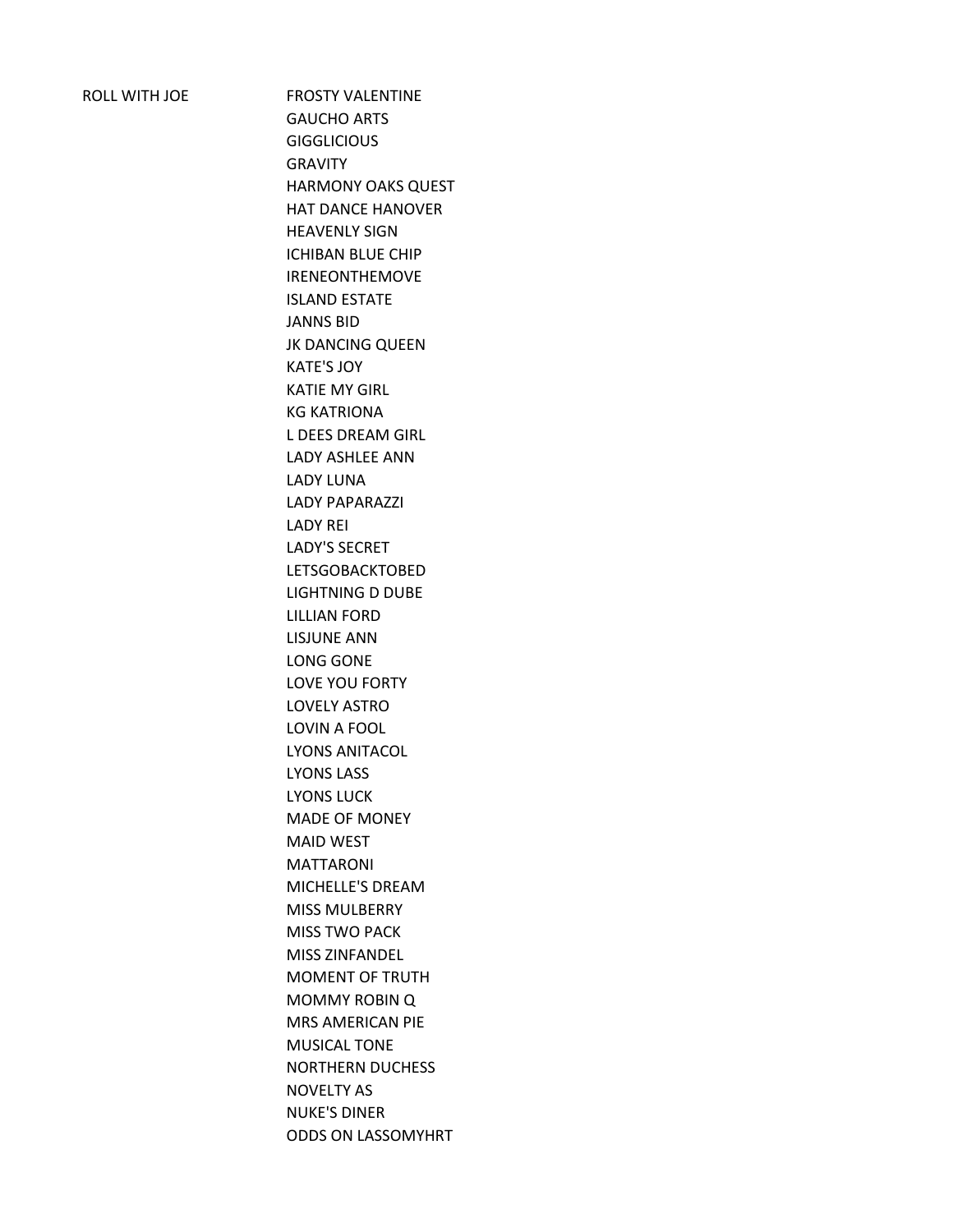ROLL WITH JOE ON THAT NOTE ONE EYED FLOOZIE ONHERWAYKILLEAN PANNED SUBSTANCE PARK 'EM OUT MISSY PEBBLEBEACH DE VIE PLEASANT JOURNEY PLEASANT YET BAD PLEASEMESLEAZY PRINCESS CALLIE PRINCESS CHARACTER PUCCINI BLUE CHIP PUT ON A CLINIC QUEEN OF BLUES REAL APPEAL RIDEAU RUSTLER ROMANTICIZE RUFFIANA SAKURA HANOVER SHE JUST ROCKS SHE WALKS THE WALK SHIPPS XCLAMATION SOME GIRLS DO SPORTSFANCY ST MATTRICKS WAY THE CAT'S FINALE TOOMUCHFUNWITHU TOUCH OF PEARLS TRIPLE WIRE TWIN B INTIMATE VANITE SEMALU VICKI LIZ WARM WAFFLES WENDY SEMALU WESTERN COUNTESS WESTERN FANCY WESTERN SCARLET WESTERN SEDUCTION WHAT FOOLS BELIEVE WHITESAND JEWEL WILD WEST ANGEL WINBAK ISABELLA WINSMITH JESS YOUCANCOUNTONME ALMOST VITAL COUNTESS ROCK FLICKA KIR